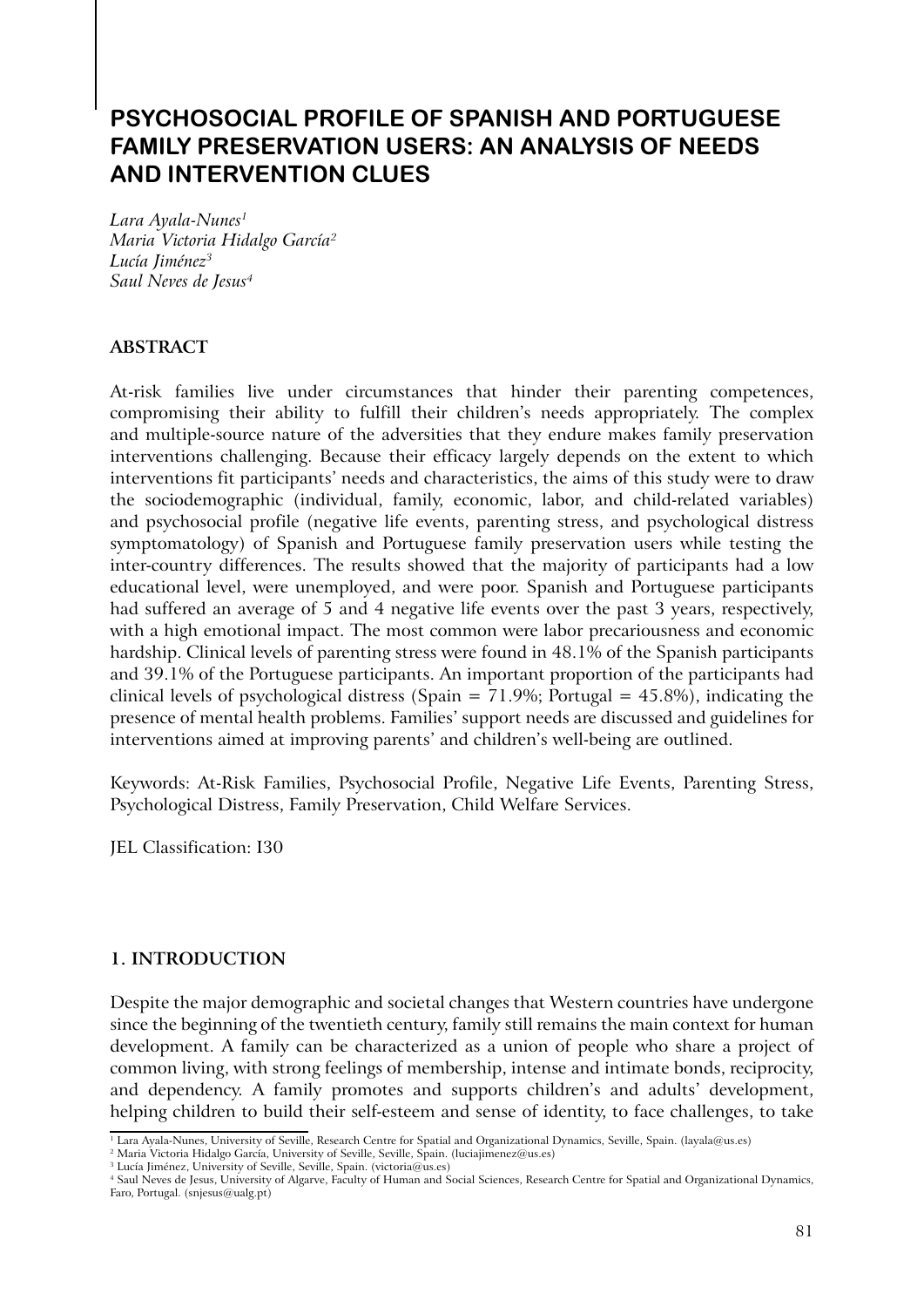responsibilities, and to make commitments. It is also a safety net that remains available when everything changes and the sense of personal continuity is in jeopardy. Caregivers guarantee the survival and healthy growth of their children, give them love and support, encourage them to interact competently with their environment, and promote children's socialization (Palacios & Rodrigo, 1998).

Unfortunately, some family contexts fail to fulfill children's basic needs; therefore, children's development and well-being as well as their accomplishment of age-appropriate developmental tasks are hindered (Rodrigo et al., 2008; Sandler, 2001). Factors like single parenthood, a low educational level, poverty, labor precariousness, and living in a dangerous neighborhood hamper parenting and add further stress to the normal hassles of being a mother or a father (Rodrigo et al., 2009). At-risk families are defined as those that face several adversities that compromise their parenting competence without reaching a severity threshold that requires child out-of-home placement (Hidalgo et al., 2009; Rodrigo et al., 2008).

Over the last three decades, interventions with at-risk children and their families have progressively shifted from a deficit-focused, welfare perspective to one of family strengthening and preservation (Hidalgo et al., 2009). Transnational mandates highlight the need for an intervention philosophy with at-risk families that focuses on strengthening their resources while supporting them through a broad range of services that must deliver assistance beyond financial or material resources. Interventions must aim to improve family functioning, prevent child maltreatment, and promote family and child well-being (Bagdasaryan, 2005; Rodrigo et al., 2012a). Thus, the action lines recommended by the Council of Europe have materialized into Recommendation 19 on Policy to Support Positive Parenting (Committee of Ministers of the Council of Europe, 2006). The purpose of this recommendation is to urge member states to create and support actively Child and Family Protection Services in each country to assist families declared to be at risk. Furthermore, Recommendation 12 on Children's Rights and Social Services Friendly to Children and Families posits that "social services for children and families should ensure the protection of children from all forms of neglect, abuse, violence and exploitation by preventive measures as well as through appropriate and effective interventions. These should aim for the preservation of family strength and unity, especially in families facing difficulties" (Committee of Ministers of the Council of Europe, 2011). The Committee of Ministers of the Council of Europe (2013) has also exhorted state members to invest in children and families and to evaluate how political reforms affect the most vulnerable, adopting measures to reduce their possible negative effects.

In Spain the legal concept of risk was introduced in 1996 by the Law of Child Legal Protection (*Ley Orgánica de Protección Jurídica del Menor* 1/1996). This law establishes that the best way to ensure child protection is to promote the satisfaction of children's needs within their developmental contexts of origin. According to this law, in risk situations – meaning those in which the harm for the child is not severe enough to justify the child's separation from his/her family – interventions must aim to eliminate the risk factors. Subsequently, these aims expanded towards a philosophy based on family strengthening and child wellbeing (Rodrigo et al., 2008).

Portugal was one of the first countries in the world to have a child protection law, with the first legal act dating back to 1911, after the implementation of the First Republic (Ministério da Justiça, 1911). However, it was not until 1976 that the fundamental rights of children and youths were enshrined in the country's Constitution. The law that currently regulates interventions for at-risk children (*Lei* 147/1999) guarantees the promotion of their rights and protection, ensuring their well-being and optimal development through the Commission of Children and Youths Protection (*Comissões de Protecção de Crianças e Jovens, CPCJ*). This legal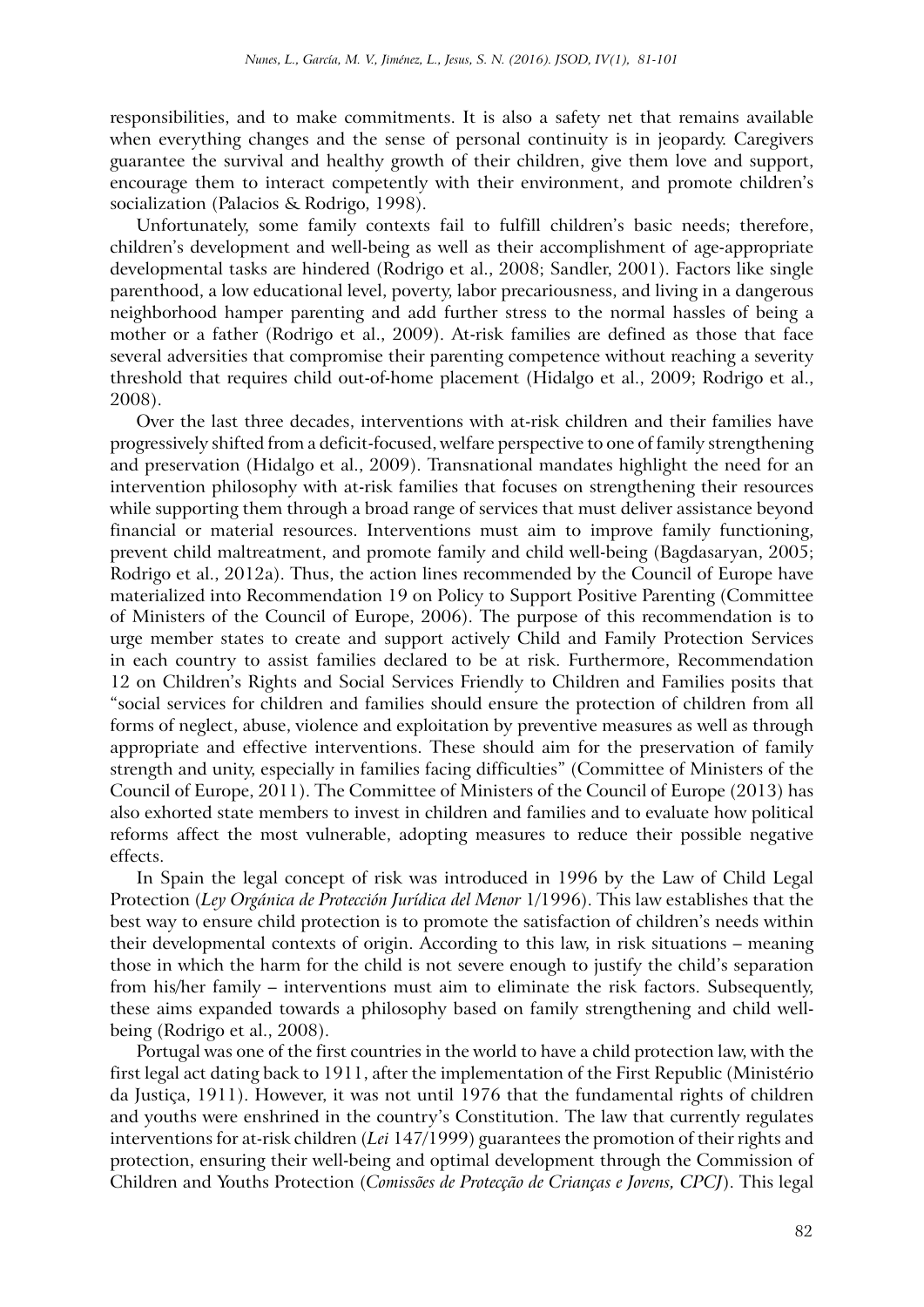act establishes that interventions must be made at an early stage, be proportional, be carried out in a timely manner, and be exerted exclusively by the essential institutions to warrant their effectiveness. Among its principles are parental responsibilities for their children and family preservation.

There are many similarities between the Spanish and the Portuguese child protection laws: both claim to prioritize family preservation and children's best interests; the type of situations that require public powers' intervention (i.e., when children's safety, health, education, or development are hindered); the state obligations to protect and support families so that they can fully assume their parental responsibilities; and the priority given to alternative care and family placement when child out-of-home placement takes place. Furthermore, in both countries the laws stipulate individual interventions to eliminate risky situations and the adoption of preventive measures to avoid child vulnerability.

Nonetheless, there are also significant differences to be noticed. The Portuguese laws do not distinguish between risky and maltreatment/neglect situations; they only mention children and youths in danger without explicitly differentiating the level of severity of dangerous situations. In addition, they do not overtly declare that institutional placement should be a last resort: a temporary action that should have as short a duration as possible. Unlike the Spanish child protection laws, in Portugal the public administration does not guarantee the objectiveness and impartiality of its protective actions and public powers do not have the obligation to prevent child institutional maltreatment. It thus seems that there is a legal void once a child is placed in an institution. Lastly, in the Portuguese laws, there are no references to state actions aimed at promoting protective factors of the child and his/her family. Therefore, there are still many improvements to be made in child protection legislation, namely in terms of reducing institutional dependency and valuing family as the most adequate environment for children's development. Institutionalization has deleterious effects on child well-being, and calls for expediting and facilitating alternative family placement and adoption measures in cases in which children cannot safely stay in their families of origin have been repeatedly made without success (Olías, 2014; Palacios, 2010).

Not only do the child protection laws in Portugal and Spain present important differences, but also the way in which family preservation services are organized is quite different in each country. In Spain Community Social Services, which have been centralized in the Autonomous Communities since 1987, are responsible for the interventions with at-risk children. In Portugal the enforcement of child protective measures is shared among the CPCJs, Juvenile Court, Social Services, and Health and Education Services. This fragmentation of services hinders comprehensive family care because each institution tends to focus on its own perspective, thereby segmenting the interventions aimed to reduce the problems faced by this population (Matos & Sousa, 2004, 2006).

In addition to gaps in child protection legislation and organizational challenges, the European recommendations regarding family support and national legislation concerning children's rights are not being enforced. Both in Spain and in Portugal, the austerity measures applied after the global financial crisis of 2008 have caused a marked increase in short- and long-term unemployment rates, child poverty rates and working poor rates (i.e. people whose work income is not enough to protect them from poverty) (Caritas Europe, 2013). According to Callan et al. (2011), the austerity measures have impoverished the most vulnerable sectors of the population and homes with children have been particularly affected.

With rates of child poverty that have been persistently high for many years and were well above the eurozone average before the global financial crisis (Caritas Europe, 2013; Gradín & Cantó, 2011), the data about family poverty in Portugal and Spain after the 2008 financial collapse are shattering. The austerity measures and structural reforms included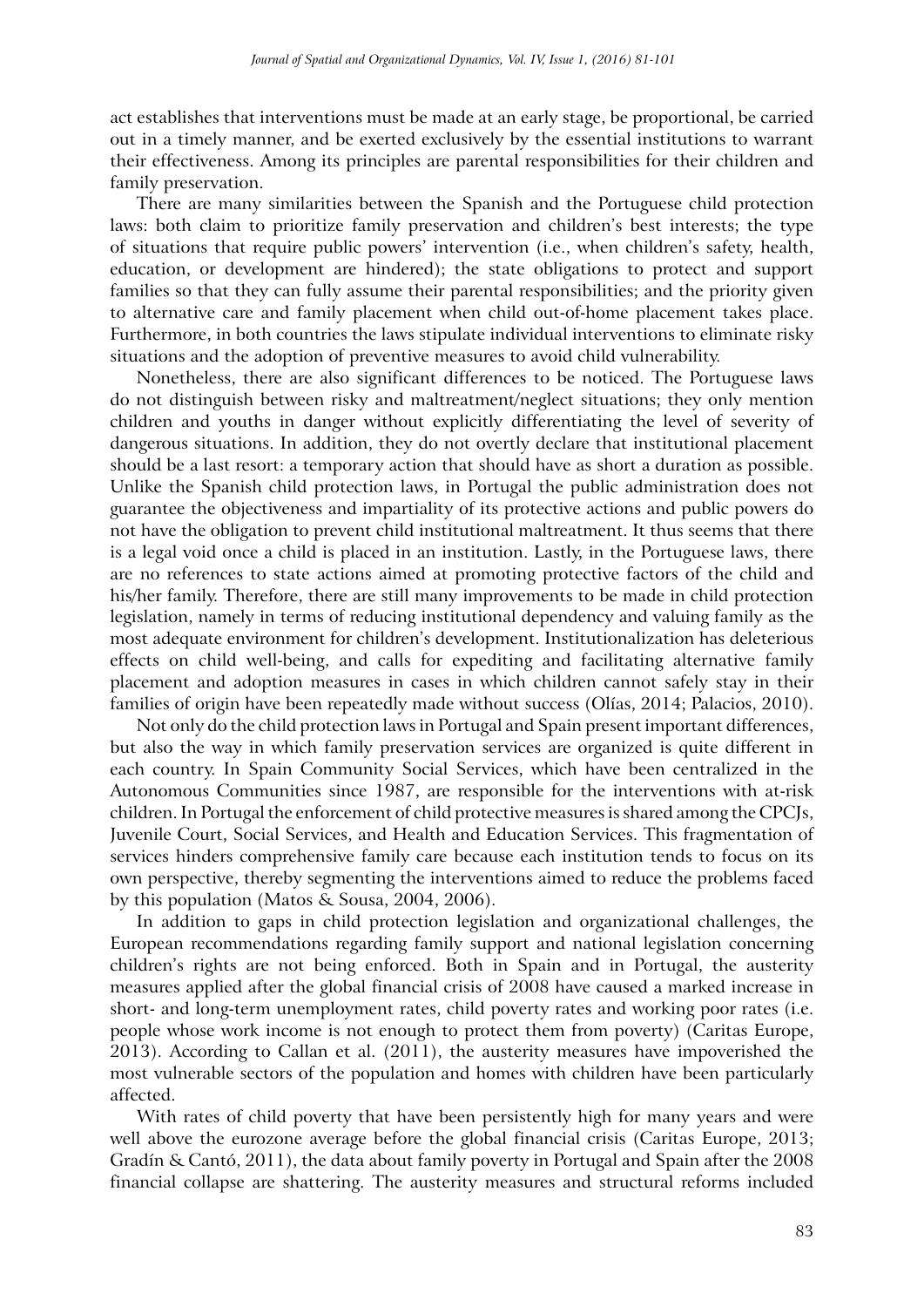cutbacks in the health and education areas, salary reductions, freezing pensions, reducing or eliminating social benefits, augmenting VAT and taxes, as well as privatizing basic services in the energy and communication sectors, among others. According to the Caritas Europe report (2013), Spain is the EU country with the second-highest rate of child poverty and had a child at-risk-of-poverty rate of 30.5% in 2014, more than 10 points above the EU27 average (20.2%) (Eurostat, 2015). Likewise, Portugal's child at-risk-of-poverty rate has been above the EU27 average rate since at least 2005 (when comparable data are available from Eurostat). The 2013 rate is 24.4% (more than 4 points above the EU27; Eurostat, 2015). One must bear in mind that these rates are calculated as the share of persons with a disposable income below the risk-of-poverty threshold (set at 60% of the national median). As the tendency in both countries is an income decrease for the majority of the population, the poverty threshold is becoming lower, which means that people below the threshold one year may not be considered to be at risk of poverty the next year. In addition, as the national median of income in Portugal is lower than that in Spain, in two households with the same income, a Spanish child can be considered at risk of poverty whilst a Portuguese child can be considered not to be at such risk.

Additionally, it is very likely that the child poverty rates are underestimated. This is due to the time lag in the availability of data on comparable poverty measures across Europe and the fact that figures are only available in Portugal up to the 2013 period. According to Caritas Europe (2013), "the human cost of the crisis is impossible to assess fully at this stage as its impact is still unfolding with wave after wave of ad-hoc crisis driven measures and a series of structural measures being implemented in each country."

With this scenario in mind, we can safely state that Southern European families are not being supported to fulfill their children's basic needs and to exert positive parenting and that measures are not being taken to reduce the negative effects that have arisen from austerity measures on children and families, contradicting the European recommendations. These findings are worrisome, since poverty and unemployment have consistently been associated with an increase in child maltreatment incidence (Azar, 2002), and material deprivation has long-term damaging effects on development (Brooks-Gunn & Duncan, 1997; Magnuson & Duncan, 2002).

Therefore, it is not surprising that scholars from Spain and Portugal have expressed a growing interest in these families in the past years (Ayala-Nunes et al., 2014; Ayala-Nunes et al., in press; Byrne et al., 2013; Hidalgo et al., 2010; Jiménez et al., 2009; Matos & Sousa, 2004, 2006; Menéndez et al., 2010; Nunes & Ayala-Nunes, 2015; Nunes et al., 2014; Rodrigo & Byrne, 2011; Rodrigo et al., 2012b; Sousa & Ribeiro, 2005; Sousa et al., 2007). These studies have shown that the majority of at-risk families are headed by parents with a low educational level, precarious jobs, and severe financial hardship. The high percentage of single-parent and blended families is also noticeable. For the aforementioned reasons, they tend to have considerable dependence on social services as income sources (Rodrigo & Byrne, 2011). Furthermore, the mothers in these families report having experienced numerous negative life events (NLEs) with a high emotional impact. These factors are stressful for parents, and often their children suffer the consequences of parenting stress, given that the amount and the quality of the resources available to cope with stressors will determine whether dysfunctional parenting will occur (Farkas & Valdés, 2010). If being a parent under normal circumstances is a difficult task, due to the heterogeneity of children's characteristics, the complexity of developmental processes, and the constant demands that the caregiver role implies (Crnic & Low, 2002), it is expectable that parenting stress is more intense and burdensome when parents face environmental adversities (Anderson, 2008). In fact, studies conducted mainly with North American samples have shown that experiencing high levels of parenting stress is one of the main psychological characteristics that define at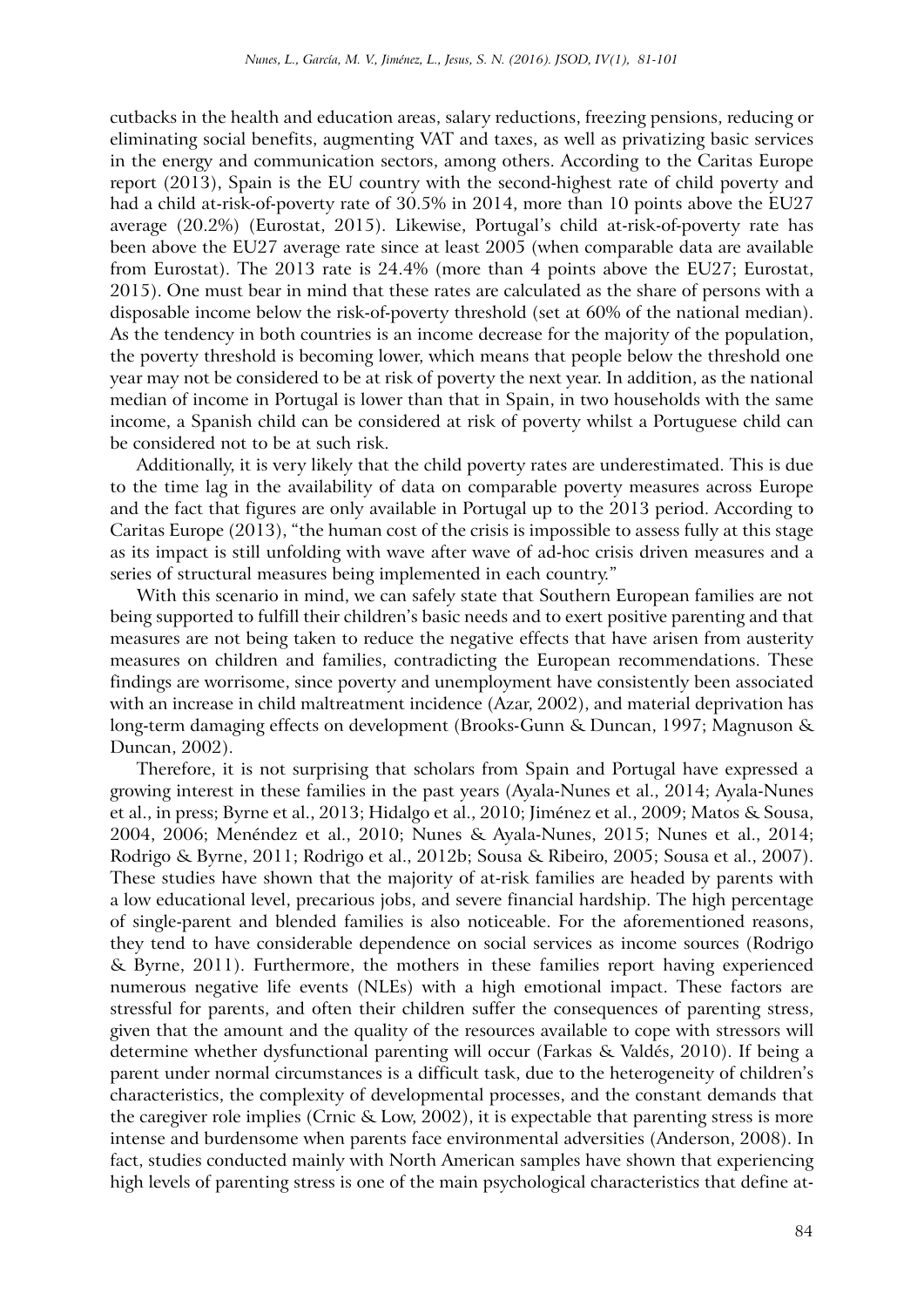risk families (Anderson, 2008; Raikes & Thompson, 2005). Parenting stress has also been associated with concurrent family conflict, exposure to violence, and other NLEs (Whiteside-Mansell et al*.*, 2007).

Furthermore, the relationship between low economic status and elevated incidence and prevalence of mental illness has become increasingly apparent (Murali & Oyebode, 2004). Psychological distress is more prevalent in less affluent populations, given that individuals of low socioeconomic status address NLEs more often and have fewer resources to cope with those events (McLeod & Kessler, 1990). Santiago et al. (2011) observed that poverty-related stress not only was directly related to symptoms of depression and anxiety but also interacted with prior symptoms, contributing to worsening the symptoms of delinquency, attention problems, somatic complaints, and anxious/depressed symptoms. The available data showed that at-risk parents tend to have life trajectories with many negative and stressful events, such as child and adulthood maltreatment, substance and alcohol abuse, health problems, emotional disorders, and antisocial behavior (Rodríguez et al., 2006). The deleterious effects of parental mental health problems on child development via negative parenting behaviors have been extensively reported, especially the detrimental impact of maternal depression on children's attachment formation, cognitive abilities, psychopathology, and behavioral and social problems (Carter et al., 2001; Cummings & Davies, 1994; Dix & Meunier, 2009; Goodman, 2007; Goodman & Gotlib, 1999; Goodman et al., 2011; Gross et al., 2008; Kessler et al., 1997; National Research Council and Institute of Medicine, 2009).

In Portugal studies have focused mainly on the skills and strengths that characterize at-risk families as well as how they use social welfare services. These studies have shown that the majority of these families had a precarious socio-economic profile (Matos & Sousa, 2004, 2006; Sousa & Ribeiro, 2005; Sousa et al., 2007). Therefore, research has suggested that beyond cultural peculiarities, at-risk families from both countries tend to share some significant characteristics, mainly socioeconomic hardship and intense and prolonged contact with social services.

Nonetheless, in both countries there is a significant dearth of evidence about the psychological characteristics that define at-risk families besides socioeconomic hardship. Most existing investigations have focused on the description of their sociodemographical profile, but little is known about other individual and family psychological features (e.g., their history of NLEs, how they experience the demands of parenting, mental health problems). Therefore, obtaining evidence about the psychosocial dimensions of at-risk families is essential to design and implement suitable interventions based on their specific needs. This is an important aspect, since the effectiveness of professional actions depends in part on how they adapt to participants' needs and characteristics (Hutchings & Webster-Stratton, 2004).

The aim of this study was threefold: 1) to characterize at-risk families' profile regarding individual and family sociodemographic dimensions; 2) to determine at-risk families' number, emotional impact, and type of NLE, parenting stress levels, and psychological distress symptomatology; and 3) to compare the sociodemographic and psychosocial profiles of Portuguese and Spanish families.

#### **2. METHOD**

#### **Participants**

The sample consisted of 249 caregivers (73.5% women) with at least 1 child receiving CWS, 52.6% of whom lived in Portugal and the remaining 47.4% of whom lived in Spain. In most cases (96.0%) the caregivers were the children's biological parents; therefore, the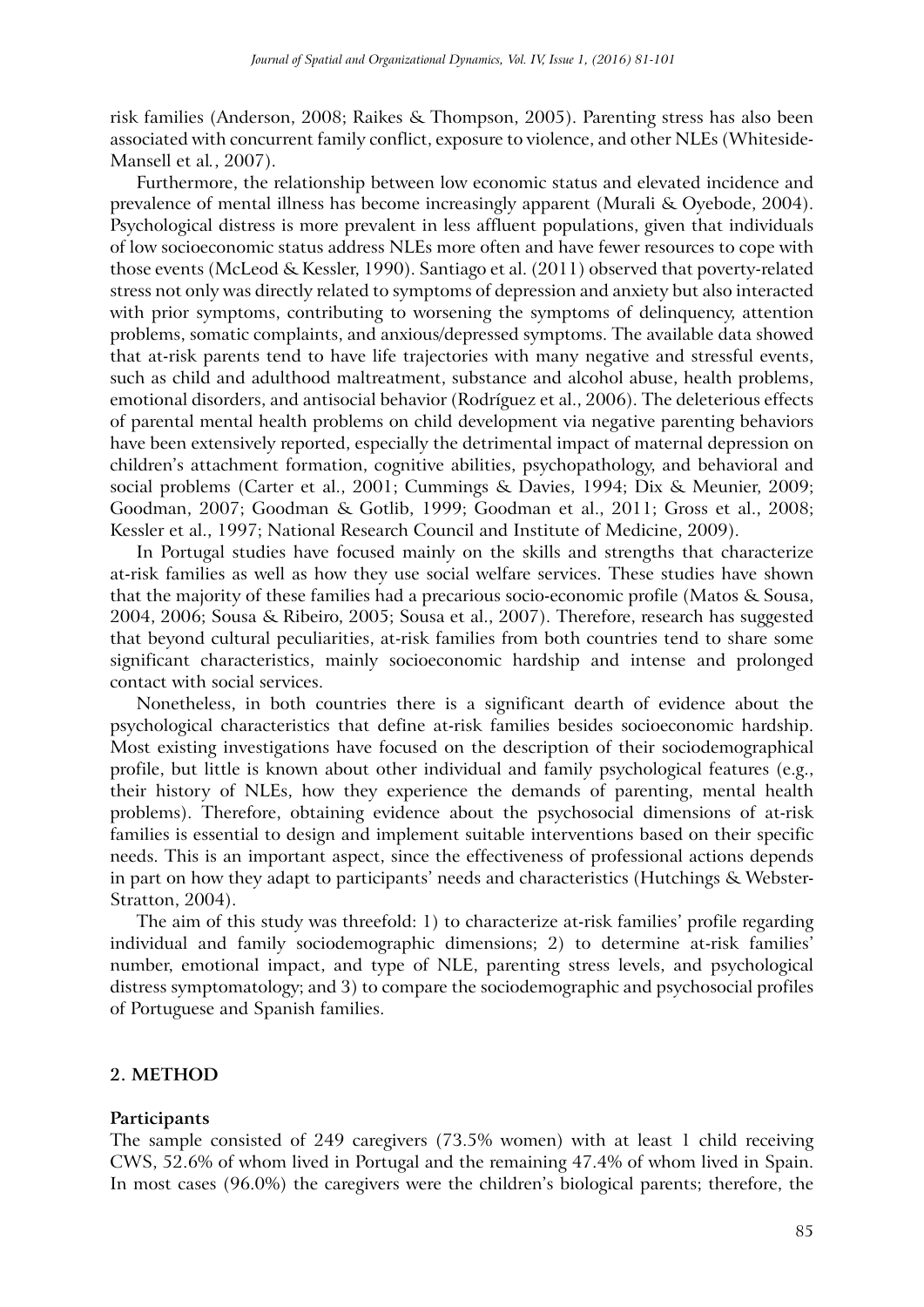term "parents" will be used throughout the article. The Spanish mothers' average age was 36.24 years ( $SD = 9.19$ ) and fathers' average age was  $44.20$  years ( $SD = 9.03$ ), while the Portuguese mothers' average age was 37.90 years (*SD* = 7.92) and fathers' average age was 42.81 years (*SD* = 9.67). In exceptional cases (2.4%), children were living with the other parent due to a separation but the respondent maintained a close relationship with the child. Only 5.8% of the families had experienced previous child placement.

# **Measures**

*Negative life events*: To assess this dimension, the Stressful and Risky Life Events Inventory (SRLEI, Hidalgo et al., 2005) was used. It comprises a list of 16 negative events (e.g., economic pressure, unemployment/labor instability, divorce, domestic violence, substance abuse, etc.), allowing researchers to calculate both the number of stressful situations that the individual or people in their immediate environment have experienced and the emotional impact  $(1 = low$  affectation to  $3 = very$  high affectation) of these situations on the participant over the past 3 years. The average emotional impact of each negative life event is calculated by dividing the emotional impact score by the number of NLEs that the individual or people in his/her close environment have suffered.

*Parenting stress*: For parents of children who were 12 years old or younger, we used the short version of the Parenting Stress Index (PSI-SF) by Abidin (1995), a 36-item self-report questionnaire anchored on a 5-point scale ( $1 =$  strongly disagree to  $5 =$  strongly agree). The PSI-SF assesses 3 dimensions of stress that are associated with the parenting role: parental distress, parent–child dysfunctional interaction, and the perception of the child as a difficult child. The higher the score on the PSI-SF, the greater the distress associated with the function of parenthood. The parental distress subscale (PD) quantifies an individual's feelings of discomfort with the parenting role (e.g., "I feel that I cannot handle things"). The parent–child dysfunctional interaction subscale (PCDI) evaluates the extent to which the parent feels that the child meets the parent's expectations and how the interaction makes the parent feel (e.g., "My child doesn't giggle or laugh much when playing"). The difficult child subscale (DC) focuses on the child's characteristics and behaviors that facilitate or restrain the mother (e.g., "My child cries or fusses more often than other children"). The minimum and maximum possible scores on the PSI-SF are 12–60 for each subscale and 36– 180 for the PSI-SF total score. This instrument has been widely used in at-risk populations and has been shown to be reliable and valid (Anderson, 2008; Haskett, Ahern, Ward, & Allaire, 2006; Whiteside-Mansell et al., 2007). In our study the reliability indexes for the 3 subscales were PD  $\alpha = .83$ , PCDI  $\alpha = .81$ , and DC  $\alpha = .88$  for difficult children in the Spanish sample and PD  $\alpha = .82$ , PCDI  $\alpha = .80$ , and DC  $\alpha = .89$  in the Portuguese sample. The Cronbach's alpha coefficient for the total PSI-SF was .91 and .92 for the Spanish and Portuguese samples, respectively.

Because the PSI-SF can only be used with parents of children up to 12 years old, for parents of adolescents we used the Stress Index for Parents of Adolescents (SIPA; Sheras, Abidin, & Konold, 1998). The SIPA is a 112-item self-report questionnaire that reflects the parenting stress levels experienced by parents of adolescents. It offers scores in 4 distinct domains: adolescent, parent, adolescent–parent relationship, and life stressors. The first domain assesses the level of stress experienced by the parent as a result of his/her adolescent's characteristics (e.g., "My child has sudden changes of feelings or moods") and includes subscales on moodiness/emotional liability, social isolation/withdrawal, delinquency/ antisocial behavior, and failure to achieve or persevere. The parent domain measures the stress levels that the parent suffers due to the restraints posed by the parenting role on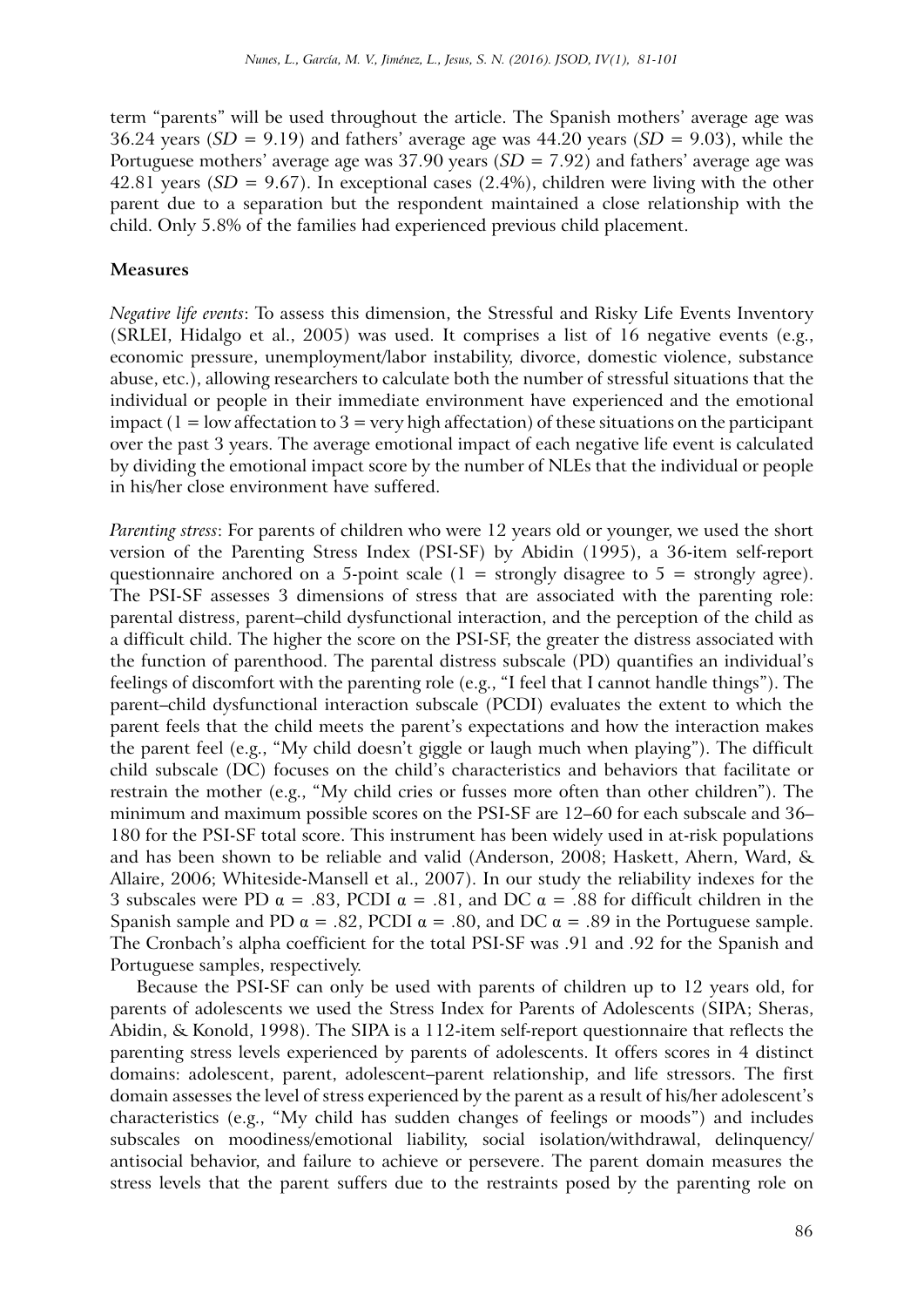other life roles, his or her spouse relationship, social isolation, and the parental sense of competence (e.g., "Since my child became a teenager, my spouse/partner and I don't spend as much time together as a couple as I had expected"). The subscales included in this domain are life restrictions, relationship with spouse/partner, social alienation, and incompetence/ guilt. Lastly, the third domain explores the perceived quality of the parent–adolescent relationship through indicators such as communication and affection between them (e.g., "My child comes to me for help more than to other people"). Due to the conceptual overlap of the life stressors domain with the SRLEI (Hidalgo et al., 2005), it was not used in this study. The remaining 90 items are anchored on a 5-point scale ( $1 =$  strongly disagree;  $5 =$ strongly agree). The reliability indexes for the first 2 domains were satisfactory for both samples (Spain: adolescent  $\alpha = .92$ , adolescent–parent relationship  $\alpha = .91$ , parent  $\alpha = .87$ ; Portugal: adolescent  $\alpha = .92$ , adolescent–parent relationship  $\alpha = 88$ , parent  $\alpha = .92$ ). To allow comparisons between the parenting stress levels of parents of children and parents of adolescents, the scores of each subscale were divided by the number of subscale items. The minimum and maximum scores for both scales were 1 and 5, respectively.

*Psychological distress symptomatology*: We used the General Health Questionnaire 28 (GHQ-28; Golberg & Williams, 1996), a self-report questionnaire of 28 items that aims to detect current psychological problems from participants' reported symptoms in the last weeks. The items are grouped into 4 subscales with 7 items each: somatic symptoms (SS; e.g., "Have you recently been getting any pains in your head?"), anxiety and insomnia (AI; e.g., "Have you recently lost much sleep over worry?"), social dysfunction (SDY; e.g., "Have you recently felt that you were playing a useful part in things?"), and severe depression (SDE; e.g., "Have you recently found that the idea of taking your own life kept coming into your mind?"). Each item is answered on a 4-point scale, on which higher scores correspond to a greater presence of symptoms. To calculate the GHQ-28 scores, 3 alternative methods can be used, 2 of which were followed in this study: 1) the Likert score correction system, assigning values of 0, 1, 2, and 3 from less to more frequently experienced symptoms, and 2) the GHQ score correction system, which aims to determine the number of symptoms present, assigning values of 0, 0, 1, and 1 to responses. The minimum possible score for each subscale in the Likert correction system is 0 and the maximum is 21. The questionnaire showed satisfactory internal reliability indexes in this study (Spain: SS  $\alpha$  = .87, AI  $\alpha$  = .90, SDY  $\alpha$  = .73, SDE  $\alpha = .89$ ; Portugal: SS  $\alpha = .84$ , AI  $\alpha = .86$ , SDY  $\alpha = .72$ , SDE  $\alpha = .90$ ).

*Socio-demographic data*: We designed a socio-demographic questionnaire to collect data on participants' gender, age, academic level, and immigrant status; family size and structure; employment status; and family income and income sources. In addition, data on the target children's age, gender, history of school failure, existence of a learning disability, and diagnosis of psychological disorders, as well as previous child placement, were gathered.

# **Procedure**

This study was part of a larger research project aimed at assessing child well-being in atrisk families. Approval from the Ethics Board of the participating universities was obtained prior to data collection. Rural and urban region-representative child welfare agencies in the Algarve (south of Portugal) and Andalusia (south of Spain) were contacted by letter and subsequently by telephone and asked to collaborate in this project. As a result, 7 agencies from Portugal (Commissions for the Protection of Children and Youth) and 15 from Spain (Community Social Services) participated. The participants' selection criteria were 1) being enrolled in CWS for family preservation reasons for at least 3 months; 2) having a medium risk profile (i.e., no child out-of-home measures were to be enforced), and 3) not being at a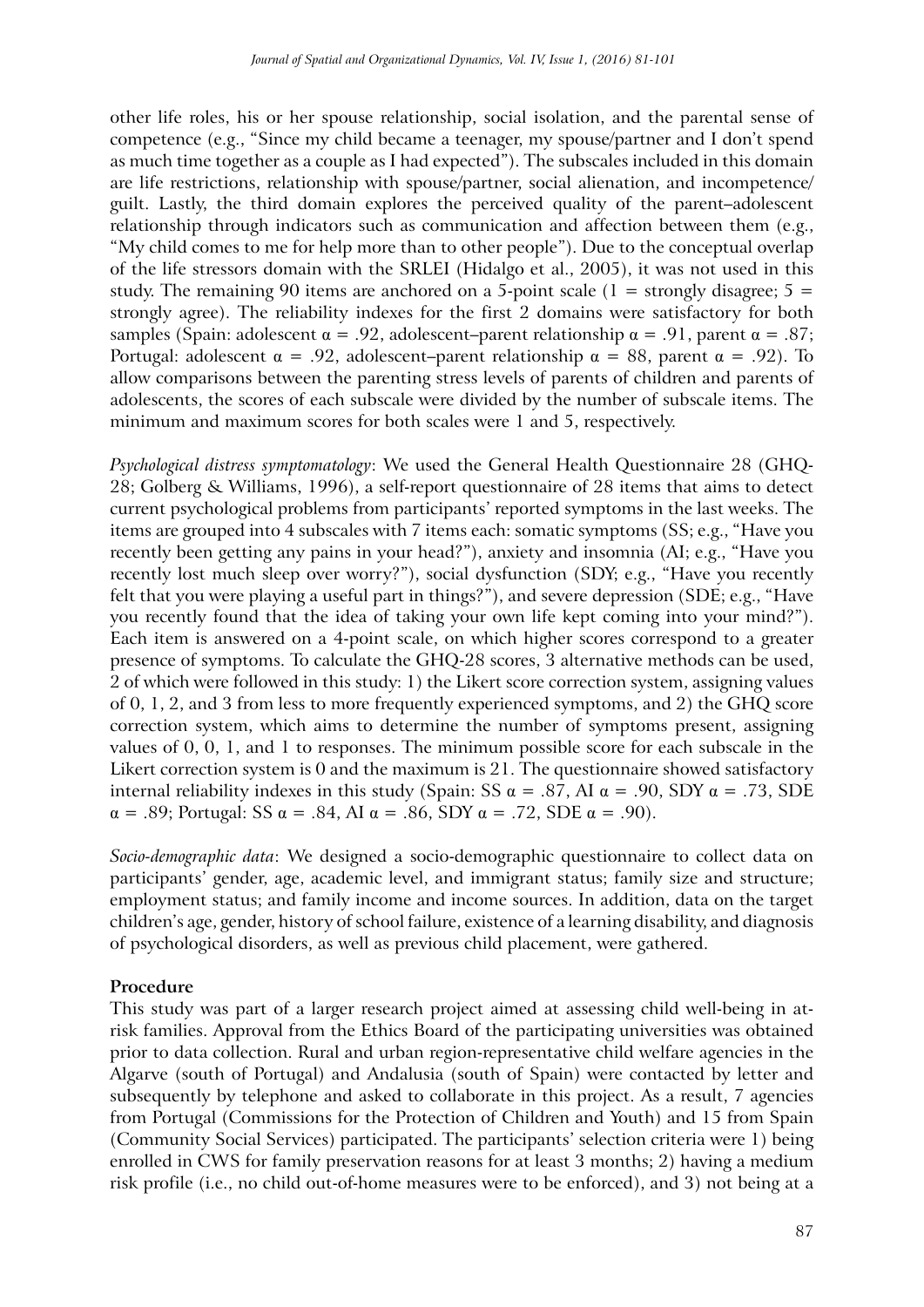critical moment of the intervention. The participants who fulfilled these criteria participated voluntarily in the study and were given an appointment for an interview in CWS facilities by their case manager. Prior to the interview, the participants signed an informed consent form specifying the voluntary nature of their participation, the anonymity and confidentiality of their answers, and the option to leave the study at any stage without receiving any negative consequences. The participants were also informed that the interviewer was external to the agency and that their answers would not be revealed to the personnel of the agency. No monetary incentives were offered. The total administration length of the 4 questionnaires was on average 40 minutes. Confidentiality was a major concern throughout the study to preserve response veracity; therefore, workers from the participating agencies did not have access to participants' responses.

#### **Statistical analysis**

For the descriptive statistics, the percentage distribution of the qualitative variables and the mean and standard deviation of the quantitative variables are presented. The variables were standardized as *Z*-scores before calculating Pearson correlations to analyze the associations between scale variables. The independent *t*-test for scale variables and the Chi-square test for nominal variables were used to calculate the inter-country differences, with *p* values lower than .05 being considered statistically significant. When significant differences between the groups were observed, Pearson's *r* coefficient was used to determine the effect size for the scale variables and Cramer's *V* was used for the nominal variables. Pearson's *r* coefficient is considered small if  $\pm$  .1, medium when  $\pm$  .3, and large if  $\pm$  .5. Cramer's *V* is considered negligible if *V* < .10, small if ≥ .10 *V* ≤ .30, medium if > .30 *V* ≤ .50, and big if *V* > .50. The statistical analyses were performed using IBM SPSS Statistics ® v-20.

## **3. RESULTS**

#### **Individual and family sociodemographic data**

As displayed in Table 1, the educational level was mainly low in both countries: the majority of the participants had not completed school beyond compulsory education, with Portuguese parents having a lower educational level than Spanish parents: *χ* 2 (3) = 9.50, *p* = .023, Cramer's *V* = .20. Only a minority of the sample in each country were immigrants. Regarding the family structure, the participants had on average three children; households consisted of approximately four people, two of them being underage children. The family structure was generally quite similar in the two countries: the majority of families were stable (i.e., the household composition had not undergone recent changes), two-parent, blended, and nuclear in both countries. However, there were significantly more unstable families in the Spanish sample than in the Portuguese sample:  $\chi^2(1) = 32.76$ ,  $p = .000$ , Cramer's  $V = .36$ .

Concerning respondents' labor situation, the majority of the Spanish sample were unemployed, while in Portugal 55.5% of the sample had a job when the interview took place, and this difference was statistically significant:  $\chi^2(1) = 26.16$ ,  $p = .000$ , Cramer's  $V = .32$ . On average, unemployed participants had been in this situation for more than two years, and less than a fifth were receiving unemployment compensation. The great majority of employed respondents had jobs that required low skills, and a significantly higher proportion of Spanish participants' jobs were unstable:  $\chi^2(1) = 18.27$ ,  $p = .000$ , Cramer's  $V = .41$  (Table 1).

The economic situation was mostly precarious: the vast majority of the Spanish sample lived below the national poverty threshold, and a great proportion of the Portuguese participants were at risk of poverty as well, although the proportion of Spanish families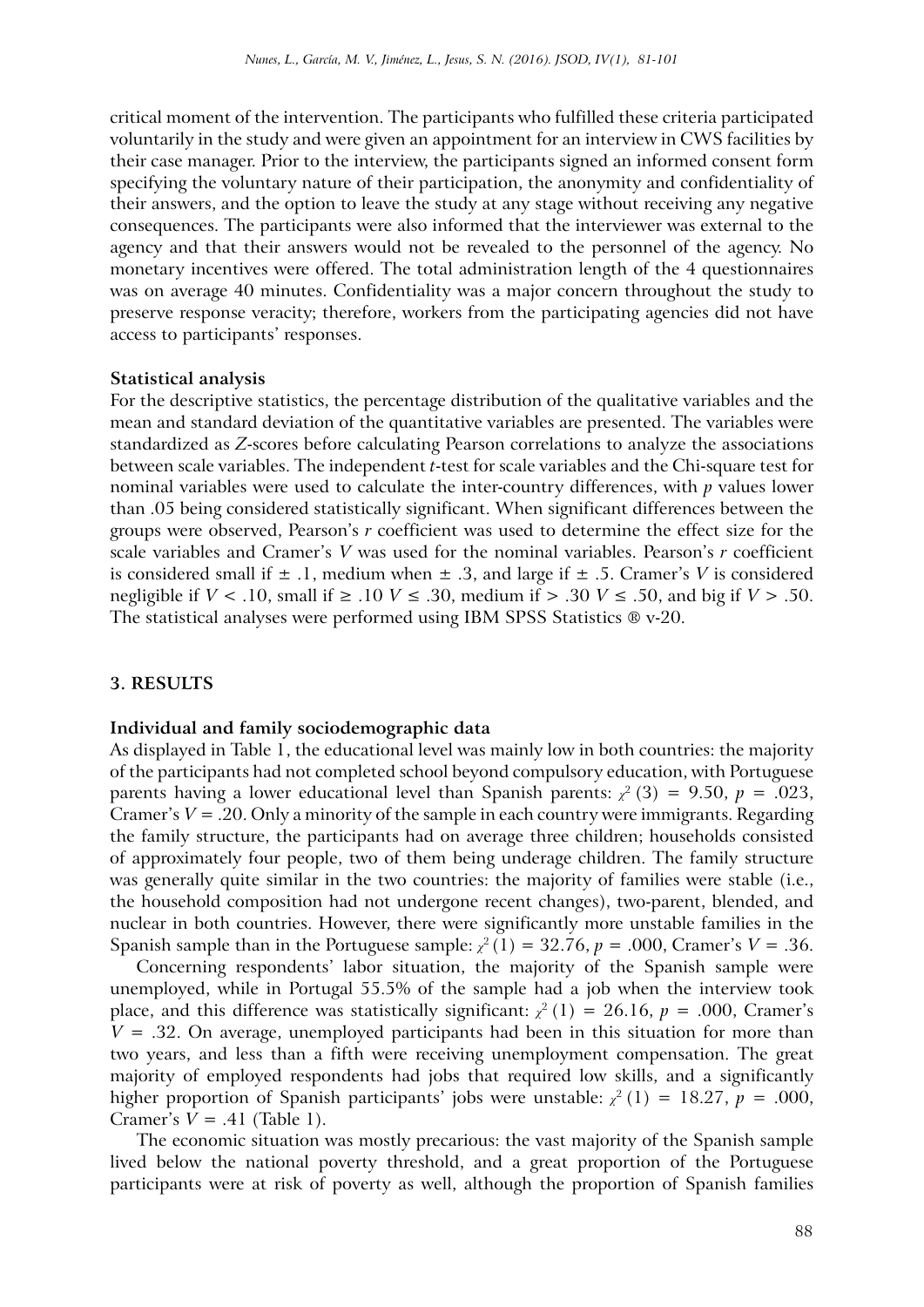living in this situation was significantly higher:  $\chi^2(1) = 25.38$ ,  $p = .000$ , Cramer's  $V = .32$ . The monthly family income was quite low in both samples, and welfare payment was the only source of family income for a third of the Spanish sample and almost a fifth of the Portuguese sample, with significant differences emerging:  $\chi^2(2) = 17.45$ ,  $p = .000$ , Cramer's  $V = .27$  (Table 1).

|                                         | Spain           | Portugal        | $\chi^2$ / t-test |  |  |
|-----------------------------------------|-----------------|-----------------|-------------------|--|--|
|                                         | % / M(SD)       | % / M(SD)       |                   |  |  |
| Parent and family                       |                 |                 |                   |  |  |
| Educational level $\leq$ primary school | 68.7%           | 81.7%           | $9.50*$           |  |  |
| Immigrant                               | 11.9%           | 17.6%           | 1.59              |  |  |
| Nr. children                            | 2.49(1.20)      | 2.42(1.11)      | 0.45              |  |  |
| Nr. people household                    | 4.03(1.48)      | 4.00(1.44)      | 0.22              |  |  |
| Nr. children in household               | 1.83(1.07)      | 1.91(0.94)      | $-0.57$           |  |  |
| Stable                                  | 63.5%           | 93.1%           | 32.76***          |  |  |
| Two-parent                              | 52.5%           | 62.6%           | 2.57              |  |  |
| Blended                                 | 54.8%           | 52.4%           | 0.08              |  |  |
| Nuclear                                 | 76.5%           | 80.9%           | 0.71              |  |  |
| Unemployed                              | 66.4%           | 40.5%           | $26.16***$        |  |  |
| Time unemployed (months)                | 35.17 (35.70)   | 31.35 (21.91)   | 0.72              |  |  |
| Receives unemployment compensation      | 11.1%           | 15.1%           | 1.88              |  |  |
| Low skills job                          | 77.5%           | 68.3%           | 1.34              |  |  |
| Unstable job                            | 65.0%           | 23.5%           | $18.27***$        |  |  |
| Below national poverty threshold        | 89.5%           | 61.2%           | 25.38***          |  |  |
| Family income/month $(\epsilon)$        | 704.41 (542.77) | 898.69 (624.50) | $-2.58*$          |  |  |
| Welfare as only income source           | 33.3%           | 19.4%           | $17.45***$        |  |  |
| Children                                |                 |                 |                   |  |  |
| <b>Boys</b>                             | 59.6%           | 70.0%           | 2.87              |  |  |
| Age                                     | 9.33 (4.22)     | 11.03(4.91)     | $-2.90**$         |  |  |
| School failure                          | 40.2%           | 69.7%           | 18.27***          |  |  |
| Learning disability                     | 33.6%           | 35.4%           | 0.17              |  |  |
| Diagnosed psychological disorder        | 20.5%           | 21.3%           | 0.99              |  |  |

**Table 1. Sociodemographic parent, family and child variables by country**

 $p \leq 0.05$  \*\*  $p \leq 0.01$  \*\*\*  $p \leq 0.001$ 

Regarding the target child of each family, in both countries they were mostly school-aged boys, although there was a great variance in the children's age. The proportion of children who had failed at least one year in school was significantly higher in Portuguese families, *χ*<sup>2</sup>  $(1) = 18.27, p = .000$ , Cramer's  $V = .30$ , with almost 70% of children having experienced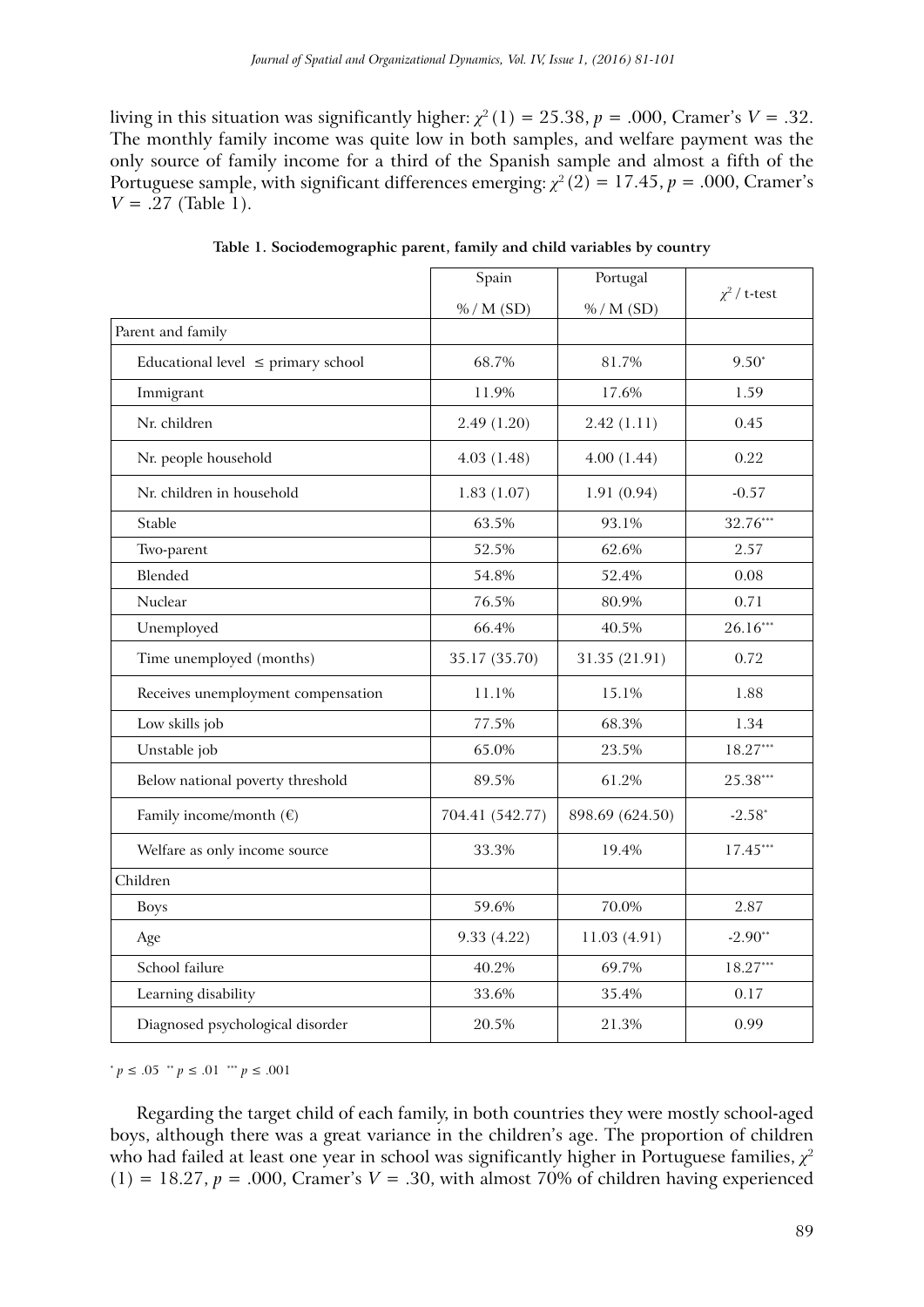school failure at least once. The proportion of children with a learning disability and a diagnosed psychological disorder in the two countries was very similar: nearly a third of children showed a learning disability according to their parents and nearly a fifth had a diagnosed psychological disorder (Table 1).

# **Psychosocial profile**

The Spanish and Portuguese participants had suffered nearly five and four NLEs in the past three years, respectively, with the Spanish sample having experienced significantly more NLEs,  $t(239) = 3.28$ ,  $p = .001$ ,  $r = .21$ , than the Portuguese sample. The average emotional impact of these events was high in both samples. In both countries people in the close network of the participants had suffered on average one more negative life event than the participants had, and once again the Spanish participants' close environment had experienced significantly more NLEs than that of the Portuguese participants:  $t(240)$  = 2.92,  $p = .004$ ,  $r = .18$  (see Table 2).

Regarding parenting stress, the dimension with which parents of children from both countries reported more difficulties was parental stress and the one with higher scores for parents of adolescents from both countries was the adolescent domain (Table 2). It is worth noting that an important proportion of the participants from both countries had clinical levels of parenting stress (PSI Total  $\geq$  90, Abidin, 1995): 48.1% and 39.1% for the Spanish and Portuguese samples, respectively.

The dimensions of psychological distress symptomatology with the highest scores in both countries were somatic symptoms and anxiety and insomnia, with the Spanish participants reporting a higher frequency of symptoms for almost all the subscales:  $SS = t(237) = 5.09$ , *p* = .000, *r* = .3; AI *t*(238) = 4.49, *p* = .000, *r* = .28; SDY = *t*(216.08) = 3.37, *p* = .001,  $r = .22$  (Table 2). We evaluated the percentage of participants who surpassed the clinical cut-off point of the GHQ-28 using the GHQ correction system, which is 7/8 symptoms according to the most conservative criterion found in the literature (Revilla et al., 2004). The descriptive analysis showed that 71.9% of the Spanish participants and 45.8% of the Portuguese participants had clinical levels of psychological distress.

|                                        | Spain      | Portugal   | t-test    |  |
|----------------------------------------|------------|------------|-----------|--|
|                                        | M(SD)      | M(SD)      |           |  |
| <b>NLE</b>                             |            |            |           |  |
| Number (self)                          | 5.05(2.37) | 4.06(2.30) | $3.28***$ |  |
| Emotional impact (self)                | 2.68(0.41) | 2.60(0.47) | 1.35      |  |
| Number (others)                        | 5.75(2.96) | 4.69(2.67) | $2.92**$  |  |
| Emotional impact (others)              | 2.49(0.53) | 2.50(0.49) | $-0.24$   |  |
| Parenting stress (children)            |            |            |           |  |
| Parental distress                      | 2.73(0.86) | 2.56(0.77) | 1.28      |  |
| Parent-child dysfunctional interaction | 1.99(0.71) | 1.92(0.68) | 0.61      |  |
| Difficult child                        | 2.53(0.92) | 2.41(0.91) | 0.80      |  |
| Parenting stress (adolescents)         |            |            |           |  |
| Parent                                 | 2.35(0.58) | 2.30(0.63) | 0.25      |  |
| Adolescent-parent relationship         | 2.52(0.94) | 2.17(0.68) | 1.73      |  |
| Adolescent                             | 2.87(0.73) | 2.83(0.67) | 0.27      |  |

**Table 2. NLE, parenting stress and psychological distress symptomatology by country**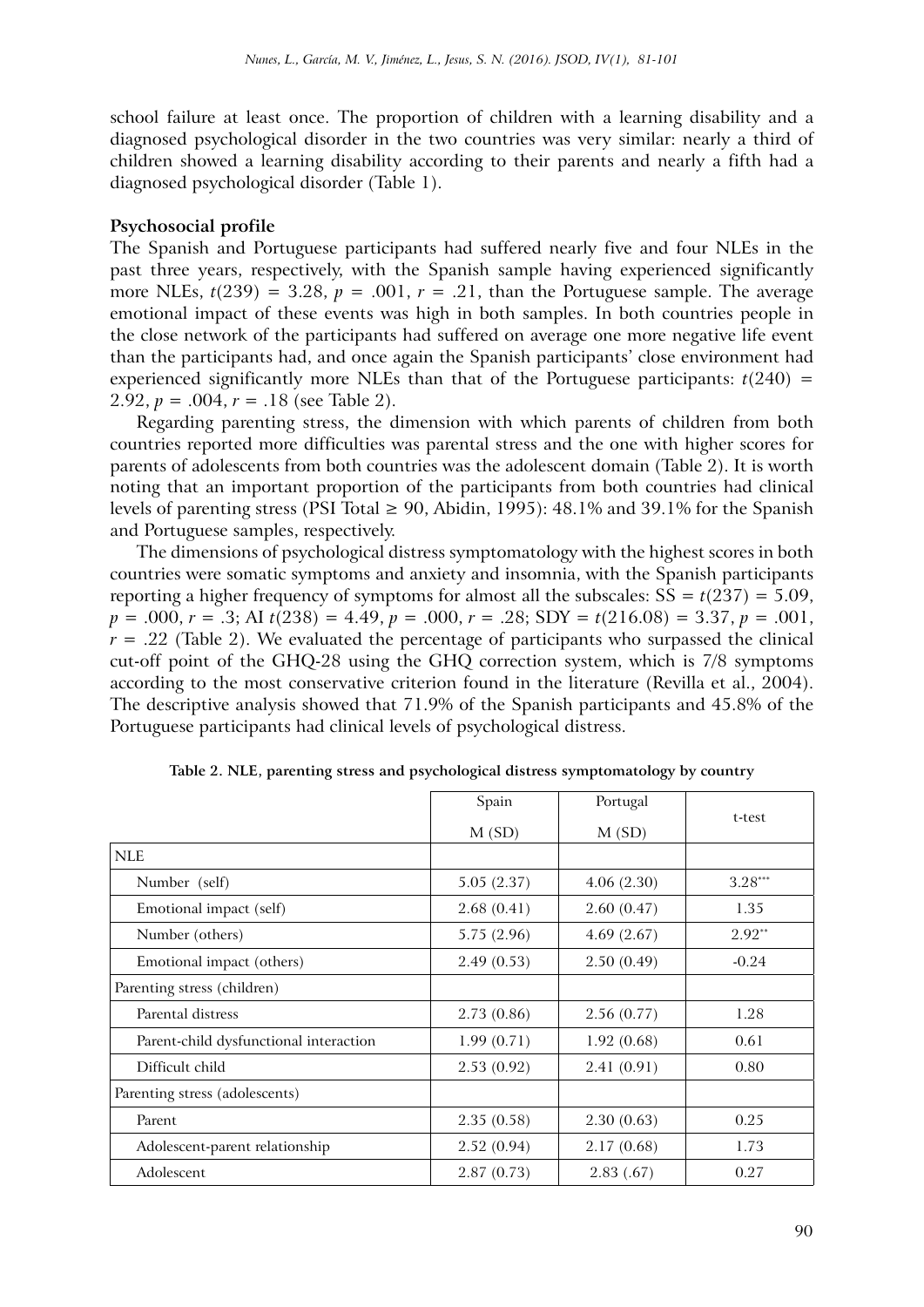| Psychological distress symp. |             |            |           |
|------------------------------|-------------|------------|-----------|
| Somatic symptoms             | 10.62(5.74) | 7.03(5.16) | $5.09***$ |
| Anxiety and insomnia         | 11.70(6.06) | 8.39(5.35) | $4.49***$ |
| Social dysfunction           | 8.04 (3.69) | 6.58(2.95) | $3.37***$ |
| Severe depression            | 5.92(5.71)  | 4.59(5.29) | 1.87      |

\* *p* ≤.05 \*\* *p* ≤.01 \*\*\* *p* ≤.001

A qualitative analysis of the NLEs that the participants had endured in the past three years showed that for both countries the most common events were labor precariousness and economic hardship. The third most common event was legal problems in Spain and a conflictive marital relationship in Portugal. The least frequent events that participants from both countries had experienced were eviction, substance abuse, and being imprisoned (Fig. 1).



**Figure 1. Negative events in the past three years (self) % by country**

In Table 3 the correlations between the psychosocial dimensions for both countries are displayed. For the Spanish participants, the number of NLEs that they had experienced in the past three years was positively and significantly related to two dimensions of parenting stress for parents of children (parental distress and parent–child dysfunctional interaction) and several subscales of psychological distress symptomatology, namely somatic symptoms, anxiety–insomnia, and severe depression. In addition, the emotional impact of the events that the participants had suffered was related to somatic symptoms, anxiety–insomnia, and social dysfunction, while the emotional impact caused by the NLEs that close people had experienced correlated positively with somatic symptoms and anxiety–insomnia.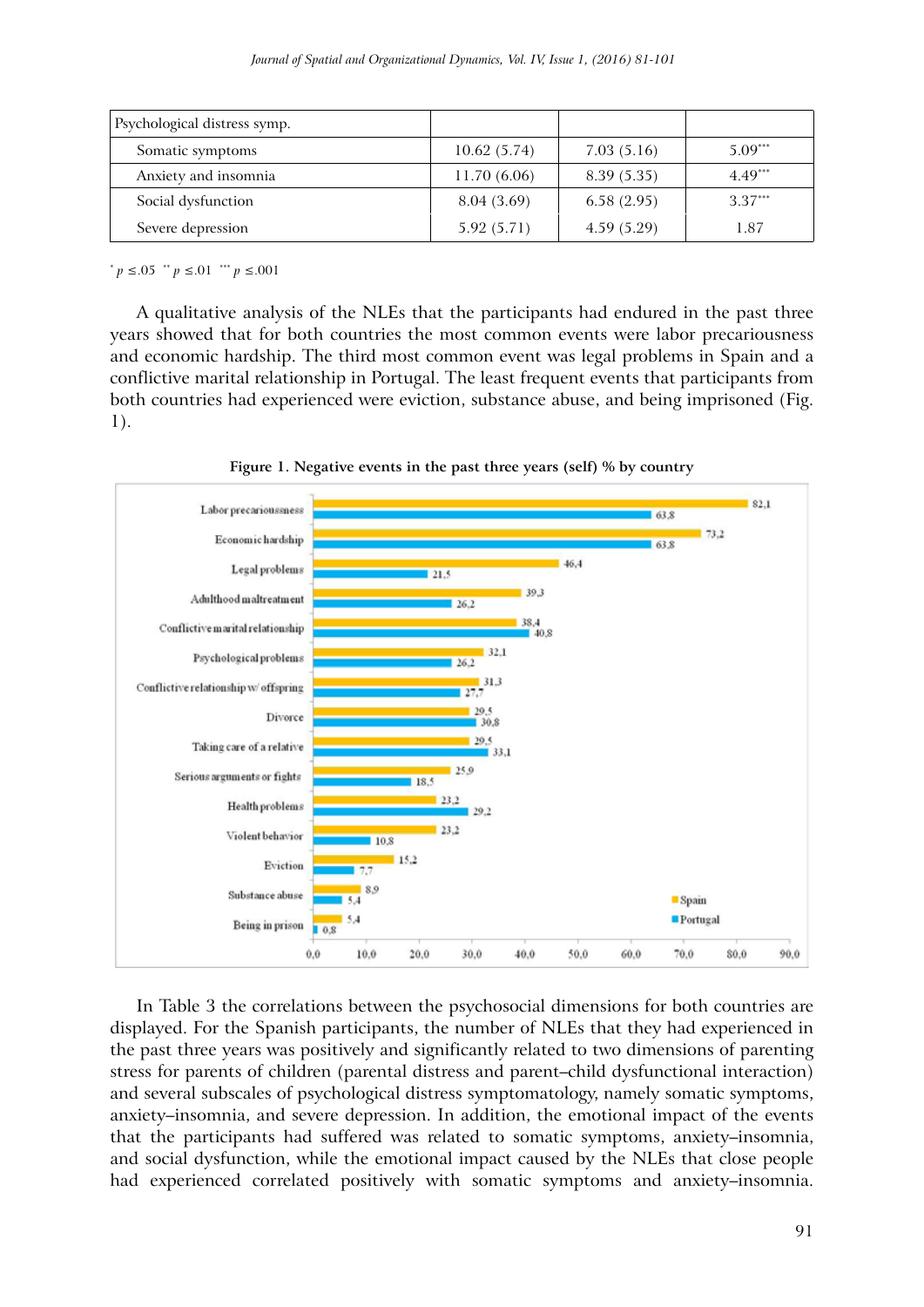Positive, statistically significant relations were also observed between some of the parenting stress dimensions (for parents of children and adolescents) and psychological distress symptomatology. Specifically, parental distress was related to somatic symptoms, anxiety– insomnia, social dysfunction, and severe depression, the difficult child subscale correlated with somatic symptoms, and the adolescent–parent domain of the SIPA corresponded to social dysfunction (Table 3).

The Portuguese participants' number and emotional impact of NLEs were, in turn, significantly related to parenting stress for parents of children and of adolescents and to psychological distress symptoms. Furthermore, all the dimensions of parenting stress were correlated with psychological symptomatology dimensions, both for parents of children and for parents of adolescents (see Table 3).

|                                                       | 1        | $\overline{2}$ | 3              | $\overline{4}$ | 5                        | 6        | 7        | 8              | $\mathbf Q$ | 10       | 11       | 12             | 13       | 14            |
|-------------------------------------------------------|----------|----------------|----------------|----------------|--------------------------|----------|----------|----------------|-------------|----------|----------|----------------|----------|---------------|
| 1. Number<br>NLE (self)                               |          | $.21*$         | $.22*$         | $.22*$         | $.28*$                   | $-.06$   | .02      | .45            | .37         | .31      | $.34***$ | $.34***$       | .17      | $.32***$      |
| $\overline{2}$ .<br>Emotional<br>impact NLE<br>(self) | .10      | $\frac{1}{2}$  | .11            | $.23*$         | .16                      | $-12$    | $-.01$   | .11            | .29         | .13      | $.32***$ | $.40***$       | $.19*$   | .19           |
| 3. Number<br><b>NLE</b><br>(others)                   | $.43***$ | .111           | $\blacksquare$ | .11            | .01                      | .01      | .07      | $-43$          | .02         | $-.06$   | .17      | .18            | .04      | .02           |
| 4.<br>Emotional<br>impact NLE<br>(others)             | .17      | $.33***$       | .146           | $\overline{a}$ | .04                      | $-16$    | .04      | $-22$          | $-.09$      | $-.11$   | $.29**$  | $.39***$       | .14      | .09           |
| 5. PSI<br>Parental<br>distress                        | $.29*$   | .06            | .07            | $-.09$         | $\overline{\phantom{a}}$ | $.40**$  | $.44***$ | na             | na          | na       | $.46***$ | $.34***$       | $.30**$  | $.47***$      |
| 6. PSI<br>Parent-child<br>dysf. int.                  | $.27*$   | $-24$          | .03            | $-20$          | $.53***$                 |          | $.66***$ | na             | na          | na       | .16      | .10            | .16      | .18           |
| 7. PSI<br>Difficult<br>child                          | .15      | $-27*$         | .017           | $-.13$         | $.46***$                 | $.75***$ |          | na             | na          | na       | $.25*$   | .17            | .21      | .16           |
| 8. SIPA<br>Parent                                     | .14      | $.42**$        | $-18$          | $.40**$        | na                       | na       | na       | $\blacksquare$ | $.56*$      | .42      | $-.06$   | $-.00$         | .35      | .53           |
| 9. SIPA<br>Adolescent-<br>parent rel.                 | .00      | .24            | $-.01$         | .06            | na                       | na       | na       | $.66***$       |             | $.69***$ | $-0.04$  | $-.14$         | $.40*$   | .23           |
| 10. SIPA<br>Adolescent                                | .25      | .25            | .23            | .34            | na                       | na       | na       | $.62***$       | $.72***$    | L.       | .16      | $-.01$         | .20      | .21           |
| 11. Somatic<br>symptoms                               | $.27**$  | .14            | .09            | .18            | $.59***$                 | $.29*$   | .19      | $.33*$         | .18         | $.35***$ |          | $.79***$       | $.44***$ | $.54***$      |
| 12. Anxiety-<br>insomnia                              | $.37***$ | $.27**$        | $.20*$         | $.25***$       | $.57***$                 | $.32*$   | $.35***$ | $.45***$       | $.32*$      | $.48***$ | $.74***$ | $\overline{a}$ | $.45***$ | $.57***$      |
| 13. Social<br>dysfunction                             | .10      | .11            | $-.02$         | .15            | $.45***$                 | $.34**$  | $.37***$ | .14            | $.39**$     | $.37***$ | $.47***$ | $.48***$       |          | $.48***$      |
| 14. Severe<br>depression                              | $.28***$ | .12            | .10            | .10            | $.71***$                 | $.40***$ | $.33***$ | .29            | .03         | .17      | $.58***$ | $.59***$       | $.46***$ | $\frac{1}{2}$ |

**Table 3. Correlations between life events, parenting stress and psychological distress symptomatology by country**

Note. Spain scores on upper-right section and Portugal scores on lower-left section. \*  $p \le 0.05$  \*\*  $p \le 0.01$  \*\*\* ≤.001. *na: Non applicable.*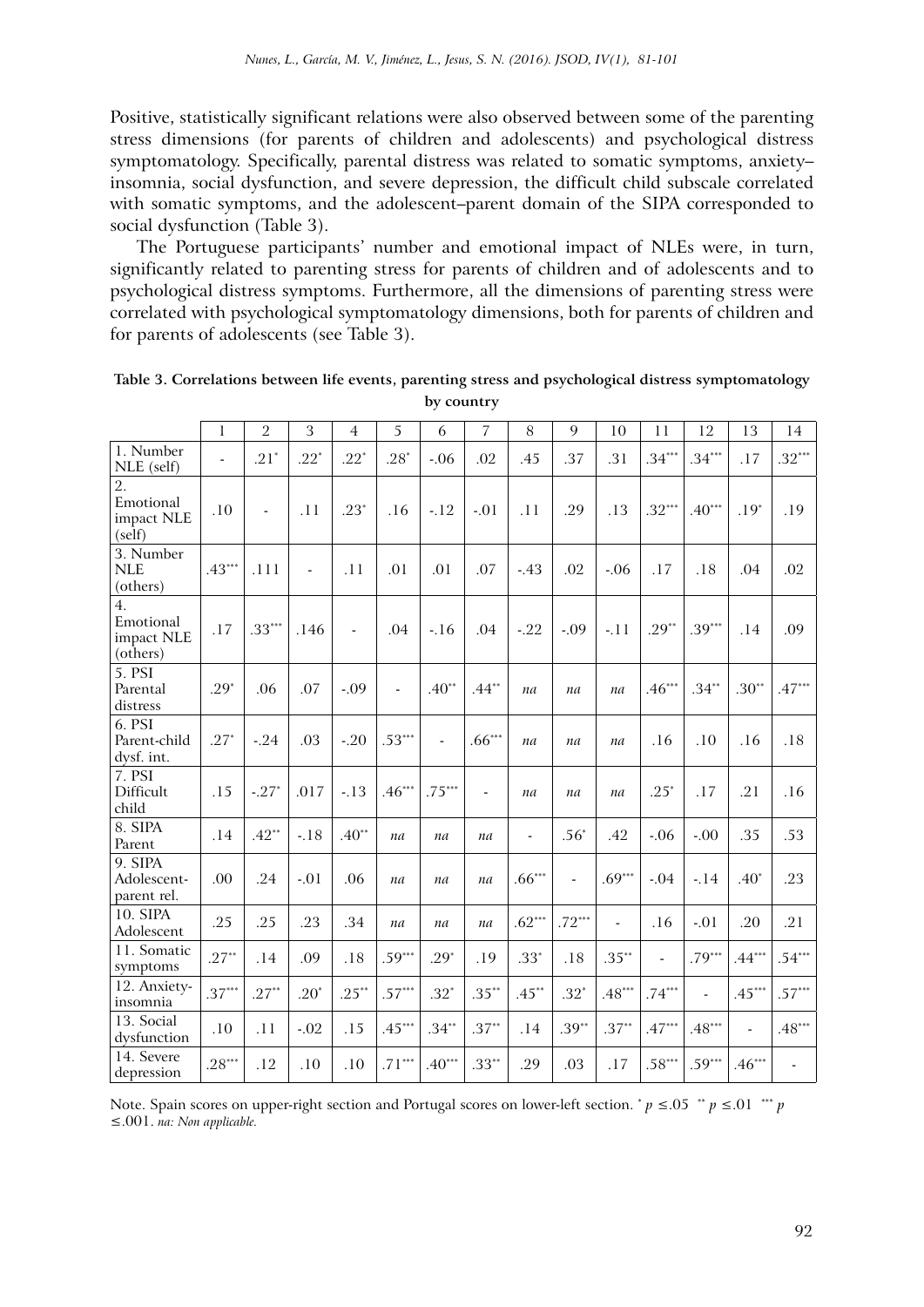## **4. DISCUSSION**

The first aim of the study was to characterize at-risk families' profile regarding individual and family sociodemographic dimensions. The third aim was to compare the sociodemographic and psychosocial profiles of Portuguese and Spanish families, which will be undertaken throughout this section while presenting the main findings. The results showed that this is an especially vulnerable group because these families live in precarious economic, employment, and educational conditions. These factors may hinder the access to social rights that guarantee full participation in society (Raya, 2004). The low education levels, high rates of long-term unemployment, low-qualified jobs, job instability, poverty, and high rates of dependency on welfare payments among this population constitute serious risk factors that jeopardize the development and well-being of children growing up in these families and demands attention from political decision makers and civil society. This profile of a low educational level, economic hardship, and labor precariousness replicates the previous findings from studies conducted with at-risk families. Specifically, Rodrigo and Byrne (2011) found that around 70% of the at-risk mothers in their study were unemployed, and Arruabarrena and De Paúl (2002) and Menéndez et al. (2010) found similar rates of welfare dependency. As a consequence of these economic and labor difficulties, nearly 90% of the Spanish sample and 60% of the Portuguese sample lived in objective conditions of poverty, largely exceeding the poverty rates of the general population in both countries (29.1% in Andalusia and 19.5 in Portugal). While the educational level of the Portuguese participants was significantly lower than that of the Spanish participants, the latter had significantly higher proportions of unstable families, unemployment, unstable jobs, at-risk of poverty rates, and welfare payment as the only income source.

However, some positive characteristics regarding family structure and size were also observed: households had a moderate size (around four members) and families tended to have nearly two children. Additionally, the majority of the families were stable, two-parent, and nuclear. Family stability is one of the strengths found for the sample in this study, showing that a great proportion of the families have remained stable despite the risky and adverse circumstances in which they live. Although the majority of the families had a twoparent structure, it must be noted that an important number of the participants (between 40% and 50%) headed one-parent households, a percentage that exceeds the 9.9% and 8.6% estimation for the total population in Spain and Portugal in 2011, respectively (OCDE, 2015). The substantial presence of one-parent living arrangements in these families is a distinctive feature of at-risk contexts and has been reported previously (Arruabarrena & De Paúl, 2002; Menéndez et al., 2010; Rodrigo et al., 2008, 2009, Rodríguez et al., 2006). Additionally, the fact that the majority of families were blended shows that many parents and children have lived through couple dissolutions, which threaten continuity in child rearing and parent–child relationship quality (Wilson & Gottman, 2002).

The analysis of the child-related variables showed that these contexts of precariousness had taken a toll on children's academic, cognitive, and mental health outcomes: around 40% of the Spanish and 70% of the Portuguese participants' children had already experienced school failure, nearly a third had a parent-reported learning disability, and approximately a fifth had a diagnosis of a psychological disorder. There is abundant evidence on the deleterious effects of poverty and low parental education on children's socioemotional and cognitive functioning as well as on their academic achievement (see McLoyd, 1998 and Bradley & Corwyn, 2002 for a review). Furthermore, low-SES children manifest symptoms of psychiatric disturbance and maladaptive social functioning more often than children living in more affluent circumstances (Brooks-Gunn & Duncan, 1997; McCoy et al., 1999). According to Brooks-Gunn and Duncan (1997), poor children have 2.0 times higher risks of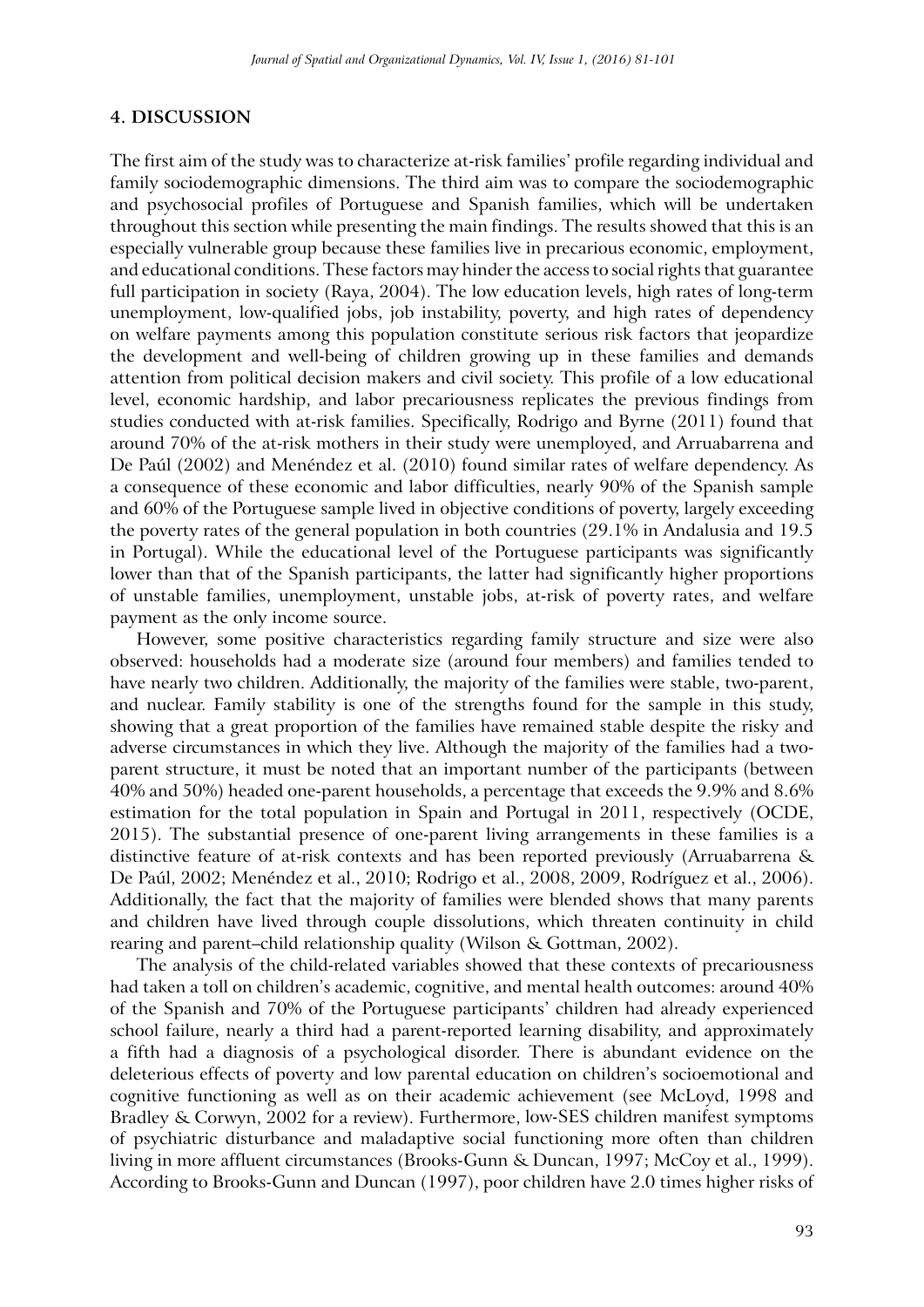grade repetition and high school dropout relative to non-poor children, 1.4 times higher risk of learning disability, and 1.3 times higher risk of a parent-reported emotional or behavior problem, among other negative outcomes. It is known that high-SES families afford their children an array of services, goods, parental actions, and social connections that potentially redound to the benefit of the children, whilst many low-SES children lack access to those same resources and experiences, thus putting them at risk of developmental problems (Brooks-Gunn & Duncan, 1997). One of the most cited linkages between SES and well-being is access to resources, namely to proper nutrition, quality health care, housing, cognitively stimulating materials and experiences, parent expectations and styles, and teacher attitudes and expectations. The significant difference in the rates of school failure between the two samples may be explained by the fact that the Portuguese children tended to be older and because in Portugal school dropout is a motive for reporting to the CPCJ. The effects of risk accumulation tend to manifest increasingly with age, and it has previously been found that children living in adverse contexts fall further and further behind their peers as they progress through the school years (Gutman et al., 2003).

The second aim of this study was to determine at-risk families' number, emotional impact, and type of NLEs, parenting stress levels, and psychological distress symptomatology. We found that Spanish and Portuguese participants had suffered on average 5 and 4 NLEs in the past 3 years, respectively. Those events had exerted a high emotional impact on the participants, as the average affectation scores were slightly above 2.5 on a 3-point scale. In both countries people in the participants' close network had suffered on average one more negative life event than the participants had. This finding is worrisome, since it suggests that the members of participants' network may be unable to provide them with social support due to living under similar strains and thus probably lacking the necessary resources to offer help to their significant others. Additionally, the number of NLEs that the participants in this study have suffered is higher than the number reported by Menéndez et al. (2010) for a sample of family preservation users from Seville and similar to the one reported by Nunes et al. (2013) for a sample of at-risk families from the Algarve. Significant differences between the two samples were detected in the number of NLEs that the participants and people in their immediate environment had endured in the past 3 years, with the Spanish participants reporting a higher number than the Portuguese participants. This means that in general family preservation users from Spain may live in a more difficult context and have a higher accumulation of adversities to cope with than Portuguese family preservation users. When analyzing the type of events that the participants had experienced in the last 3 years, the most frequently reported were labor precariousness and economic hardship for both countries. In contrast, the participants in Menéndez et al.'s (2010) study reported that the most frequent NLEs in their recent past were conflictive relationships with their offspring and spouse. The socioeconomic changes that occurred during the last years in Southern European countries may be the underlying cause of this shift in the type of NLEs that at-risk families experience.

These findings are consistent with the fact that the dimension of parenting stress in which participants with children had the highest score was parental distress. This suggests that the dimension of parenting with which participants struggle the most concerns personal and contextual problems that are not directly related to the child's temperament or the parent's relationship with the child. Also worth noting is the high proportion of parents of children with clinical levels of parenting stress. This replicates the previous findings from recent studies conducted with at-risk populations from Portugal and Spain (Ayala-Nunes et al., 2014; Pérez, 2014) as well as from Anglo-Saxon countries (Bloomfield & Kendall, 2012; Vallotton et al., 2012) and corroborates that parenting under contextual and personal adverse circumstances puts additional strain on the parenting role (Anderson, 2008). Nonetheless,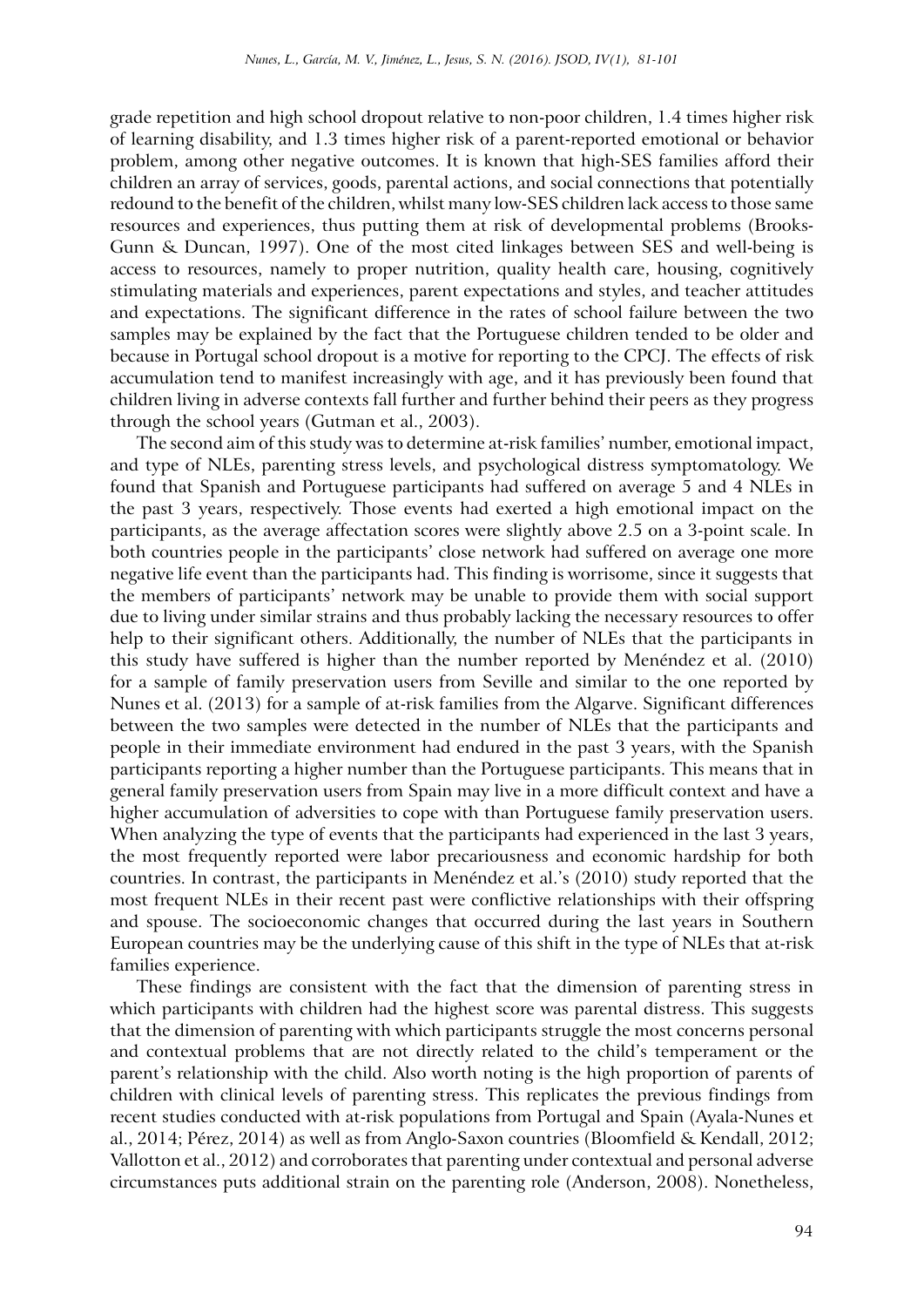the parents of adolescents reported more stress in the adolescent domain. This means that the most taxing aspect of the parenting role for them was their adolescents' characteristics, such as mood changes, social isolation, delinquent behaviors, and failure to achieve. It is widely known that parenting an adolescent can be a stressful experience due to the changes in the child–parent relationship, the increasing autonomy and risk exposure of adolescents, and the developmental challenges associated with the transition to middle age that parents undergo (Anderson, 2008). Furthermore, during initial and middle adolescence, youths' hostility towards their parents, problem behaviors, and school failure tend to increase sharply, especially for adolescents from deprived neighborhoods (Ingoldsby et al., 2006).

Regarding psychological distress symptomatology, the dimensions with the highest scores in both countries were somatic symptoms and anxiety and insomnia. An extremely high proportion of the participants surpassed the clinical cut-off of the instrument, even using the most conservative criterion in the literature (7/8 symptoms). These results partially corroborate the previous findings from other studies analyzing psychological distress in parents who accumulated many elements of psychosocial risk. Studies with at-risk populations in the USA have found an incidence rate that ranges from 58% in Early Head Start participants (Chazan-Cohen et al., 2007) to 37.8% in mothers of Head Start preschool children (Coyne & Thompson, 2011). Therefore, the Portuguese participants' scores fall within that range (around 46%) and the Spanish participants' scores surpass it (around 72%). Both samples largely exceed the prevalence rates reported in national studies with data from the community population (24.6% prevalence for women and 14.7% for men in Spain (Bones et al., 2010) and 22.9% in Portugal (World Mental Health Surveys Initiative). Bones et al. (2010) found that in Spain people who were divorced or separated, had adverse socioeconomic conditions, and were unemployed had a higher prevalence of psychological distress symptoms. However, the higher rates of psychological distress symptoms in the Spanish sample found in our study do not replicate the tendency found in an international survey conducted by the World Mental Health Surveys Initiative (2013). In this study Portugal was, together with Northern Ireland, the country with by far the highest prevalence of psychiatric disorders in Europe, whereas for Spain the prevalence was 9.2%. It is possible that these differences mirror the higher rates of lone parenthood, poverty, and unemployment found for the Spanish participants. Another possible explanation lies in the different characteristics of the family preservation services in the two countries. Typically, in Portugal a denouncement of child neglect and/or maltreatment made by schools, health centers, the police, neighbors, or a member of the extended family (among others) is the trigger to open a case in CPCJ. This allows virtually any citizen's child to have an open case in CPCJ, although the tendency to underreport child maltreatment in middle-class wealthy parents also exists, as they have less contact with social agencies than poor families and it is easier for them to conceal signs of child maltreatment or neglect because they have the social and economic means to do so. In the case of Spain, in general parents enter the Community Social Services on a voluntary basis, frequently with the aim of obtaining financial aid or other resources, then are eventually referred to family preservation services if the practitioners detect that the children may be at risk of negative outcomes. This favors the overrepresentation of unemployed and economically deprived families in family preservation services in Spain, and therefore the socioeconomic characteristics that we found in both samples do not necessarily reflect the trends for the general population in Spain and Portugal.

This difference in the entry procedure and scope of the services in the two countries constitutes the main limitation of this study, although generally the sociodemographic and psychological profiles of the two samples were quite similar. One of the main strengths of this study is that we included fathers in the sample, since an overwhelming majority of the research conducted with at-risk families in southern European countries has centered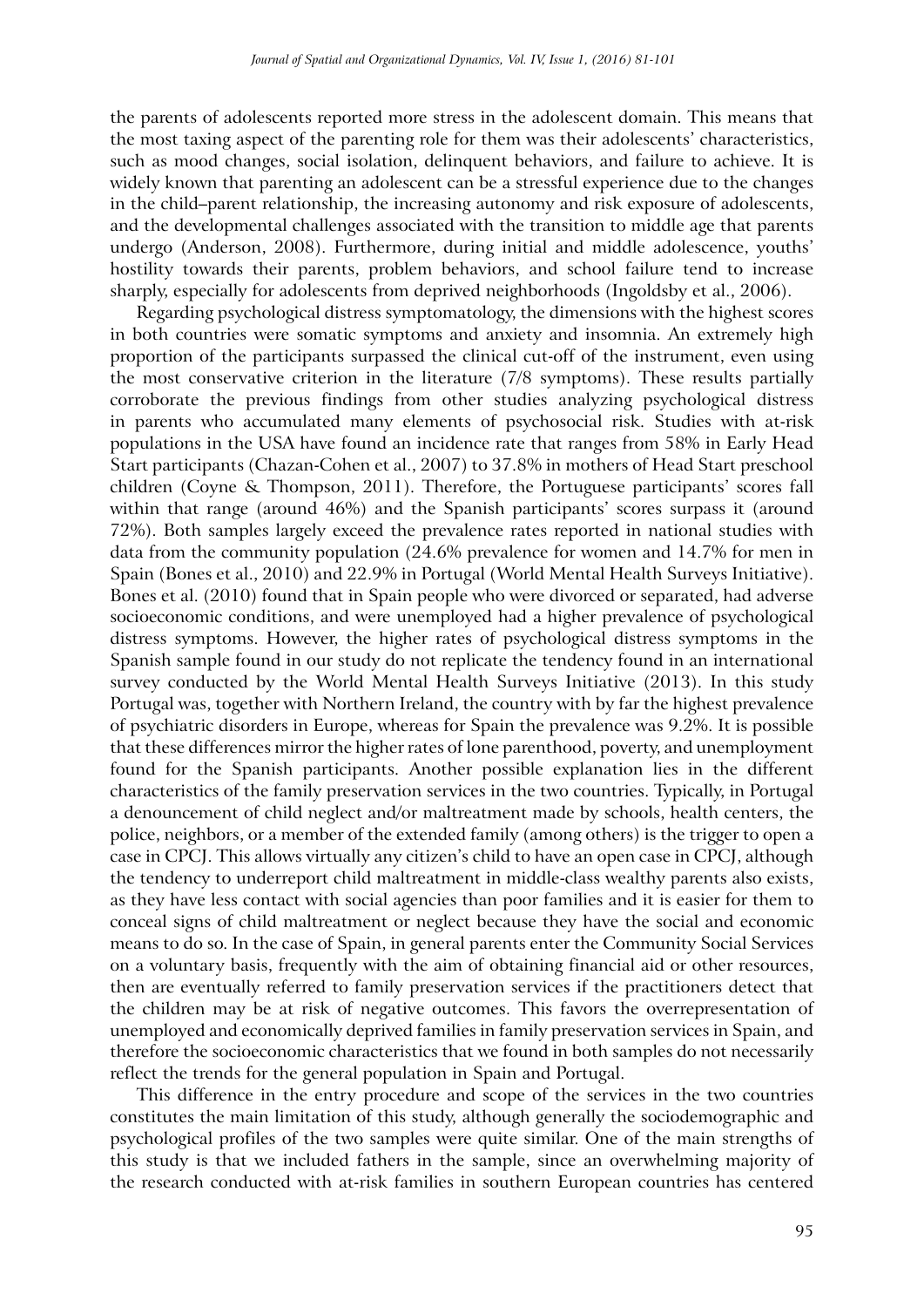exclusively on mothers (e.g., Ayala-Nunes et al., 2014; Menéndez et al., 2010). Another strength is related to the high number of child welfare agencies sampled in each region, both in rural and in urban areas, which contributes to the representativeness of the sample. Future studies should aim to include other individual and family dimensions, such as parental personality and a child problem behavior checklist, as well as other informants (e.g., children, child welfare practitioners, teachers) and alternative measurement instruments (such as observations of parent–child interactions).

From our findings, it is possible to draw some conclusions regarding at-risk families' needs that might be useful for family preservation interventions. Firstly, it is evident that the situation of material deprivation in which these families live jeopardizes adult and child well-being. Therefore, policy makers should promptly recognize and remediate this situation of social exclusion, enabling services to respond adequately to families' needs in terms of economic support. This support does not solely include financial aid but also guarantees children's access to an adequate amount of nutritional meals, clothes, housing conditions, educational assistance, cognitive stimulation, toys, learning tools, medical care, and childfriendly environments in which they can safely play.

Parents' low educational level is an obstacle to finding medium-skilled, better-paying jobs; therefore, investing in adult education and vocational training is warranted. Accessible and quality child care services should be available to lower-income families to allow both parents to work and thereby secure a higher family income. It is highly advisable that in Portugal child welfare agencies merge with social services to offer families the support that they need to fulfill their parental responsibilities.

Our results have also shown that both parents and people from their close environment have experienced an important number of NLEs in the recent past that had a high emotional impact on them. Thereby, it is not surprising that many parents reported a high number of symptoms of psychological distress. The links between parental mental health problems and poor child care have been solidly established (see Goodman et al., 2011 for a review); therefore, child welfare agencies are compelled to address this issue. A careful, detailed assessment of parents' life history and psychological assessment thus seems necessary to refine family preservation interventions. Including specialized mental health services, such as individual and family psychological therapy in child welfare agencies, is warranted to tackle parents' psychological distress.

Parenting stress has been one of the most targeted dimensions in parent training group interventions (e.g., Bloomfield & Kendall, 2012), which have been proved to be an effective intervention form with at-risk families (Rodrigo et al., 2012b). Therefore, the delivery of evidence-based, culturally adapted psycho-educational group interventions aiming to improve parenting stress and child-rearing practices is highly advisable for parents in family preservation services. Successful accounts of such interventions have already been reported in Seville (Hidalgo et al., 2014), and their implementation in the Algarve is desirable. These interventions in parenting stress must be sensitive to the age of the children, since our results show that the dimension of parenting with which parents of children report more difficulties is parental distress, while parents of adolescents struggle more with the negative characteristics that they perceive in their sons and daughters.

#### **5. CONCLUSIONS**

At-risk families receiving family preservation interventions are a vulnerable group with a profile of marked educational, economic, and labor shortcomings. These should be addressed by policy makers and service managers to support parents and guarantee child well-being.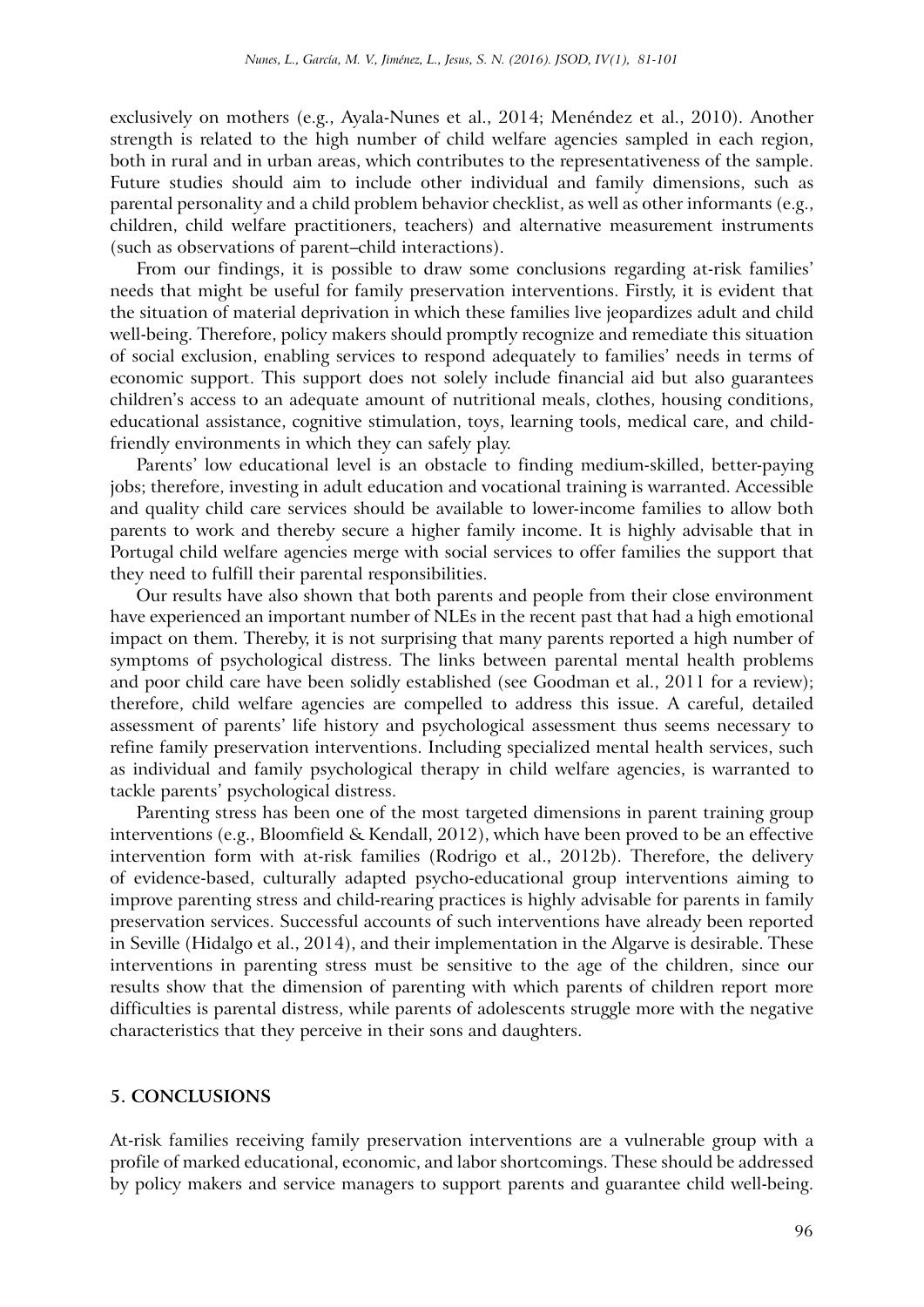The elevated presence of NLEs both in participants and in their close environment as well as the high proportion of participants with clinical levels of psychological distress symptoms call for specialized psychological services, whilst the high parenting stress levels should be improved through psycho-educational parenting group interventions. Taking into account not only parents' sociodemographic profile but also psychological individual and family features allows a deeper understanding of family dynamics and support needs, thereby refining interventions and augmenting their possibilities to improve families' lives successfully.

#### ACKNOWLEDGMENTS

This paper is financed by National Funds provided by FCT- Foundation for Science and Technology through project UID/SOC/04020/2013.

#### REFERENCES

- Abidin, R. R. (1995). *Parenting Stress Index: Professional Manual* (3rd ed.). Odessa, FL: Psychological Assessment Resources, Inc.
- Anderson, L. S. (2008). Predictors of parenting stress in a diverse sample of parents of early adolescents in high-risk communities. *Nursing Research*. **57(5)**: 340–350.
- Arruabarrena, I. & De Paúl, J. (2002). Evaluación de un programa de tratamiento para familias maltratantes y negligentes y familias de alto riesgo. *Intervención Psicosocial*. **11(2)**: 213-227.
- Ayala-Nunes, L., Lemos, I. & Nunes, C. (2014). Predictores del estrés parental en madres de familia en riesgo psicosocial. *Universitas Psychologica.* **13(2)**: 15-25.
- Ayala-Nunes, L., Nunes, C., & Lemos, I. (in press). Social support and parenting stress in at-risk portuguese families. *Journal of Social Work.*
- Azar, S. (2002). Parenting and child maltreatment. In M. H. Bornstein (Ed.), *Handbook of parenting. Biology and ecology of parenting*. (2nd ed., vol II, pp. 231- 252). Mahwah, NJ: Erlbaum.
- Bagdasaryan, S. (2005) Evaluating family preservation services: Reframing the question of effectiveness. *Children and Youth Services Review.* **27(6)**: 615-635.
- Bloomfield, L. & Kendall, S. (2012). Parenting self-efficacy, parenting stress and child behaviour before and after a parenting programme. *Primary Health Care Research and Development*. **13**: 364-372.
- Boletín Oficial del Estado (1996). *Ley Orgánica 1/1996, de 15 de enero, de Protección Jurídica del Menor, de modificación parcial del Código Civil y de la Ley de Enjuiciamiento Civil*. BOE number 15 January 17th 1996. Madrid: Ministry of the Presidency.
- Bradley, R. H., & Corwyn, R. F. (2002). Socioeconomic status and child development. *Annual Review of Psychology*. **53(1)**: 371-399.
- Brooks-Gunn, J., & Duncan, G. (1997). The effects of poverty on children. *The Future of Children*. **7**: 55-71.
- Byrne, S., Salmela-Aro, K., Read, S., & Rodrigo, M. J. (2013). Individual and group effects in a community-based implementation of a positive parenting program. *Research on Social Work Practice.* **23(1)**: 46-56.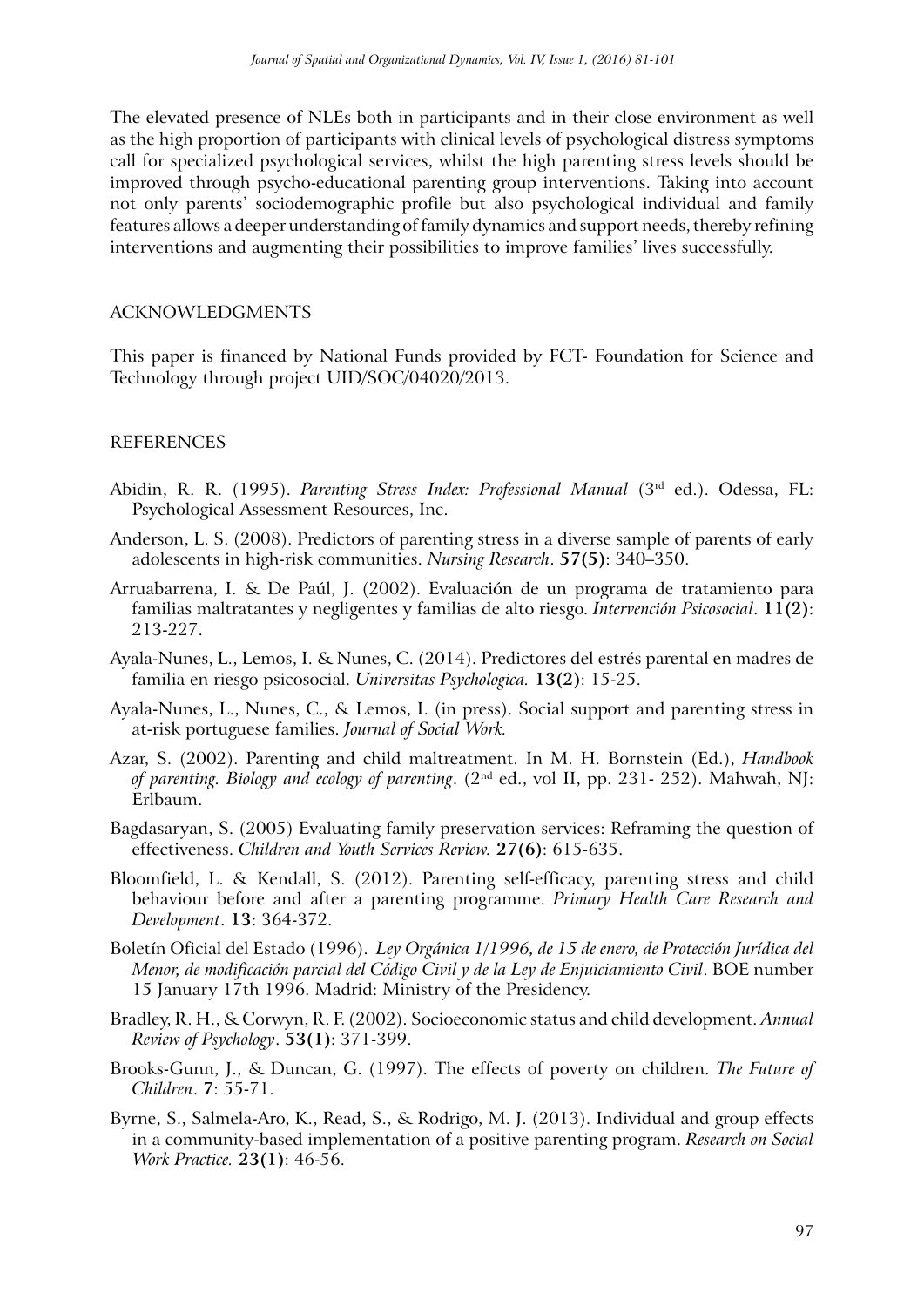- Callan, T., Leventi, C., Horatio, L., Matsaganas, M., & Sutherland, H. (2011). The distributional effects of austerity measures: A comparison of six EU countries. EUROMOD Working Paper Series: EM6/11. Retrieved from https://www.iser.essex.ac.uk/publications/ working-papers/euromod/em6-11
- Caritas Europe (2013). The impact of the European crisis. A study of the impact of the crisis and austerity on people, with a special focus on Greece, Ireland, Italy, Portugal and Spain. Retrieved from http://www.caritas.eu/about-caritas-europa/publications.
- Carter, A. S., Garrity-Rokous, F. E., Chazan-Cohen, R., Little, C., & Briggs-Gowan, M. J. (2001). Maternal depression and comorbidity: predicting early parenting, attachment security, and toddler social-emotional problems and competencies. *Journal of the American Academy of Child & Adolescent Psychiatry.* **40(1)**: 18-26.
- Chazan-Cohen, R., Ayoub, C., Pan, B. A., Roggman, L., Raikes, H., McKelvey, L., Whiteside-Mansel, L. y Hart, A. (2007). It takes time: Impacts of Early Head Start that lead to reductions in maternal depression two years later. *Infant Mental Health Journal*. **28(2)**: 151-170.
- Committee of Ministers of the Council of Europe (2006). Recommendation 19. Retrieved from https://wcd.coe.int/ViewDoc.jsp?id=1073507
- Committee of Ministers of the Council of Europe (2011). Recommendation 12. Retrieved from https://wcd.coe.int/ViewDoc.jsp?id=1872121
- Committee of Ministers of the Council of Europe (2013). Recommendation 112. Retrieved from http://ec.europa.eu/justice/fundamental-rights/files/c\_2013\_778\_en.pdf
- Coyne, L. W. y Thompson, A. D. (2011). Maternal depression, locus of control, and emotion regulatory strategy as predictors of preschoolers' internalizing problems. *Journal of Child and Family Studies*. **20(6)**: 873-883.
- Crnic, K. A., & Low, C. (2002). Everyday stresses and parenting. In M. H. Bornstein (Ed.), *Handbook of parenting. Practical issues in parenting* (2<sup>nd</sup> ed., vol V, pp. 243–267). Mahwah, NJ: Erlbaum.
- Cummings, E. M., & Davies, P. T. (1994). Maternal depression and child development.*Journal of Child Psychology and Psychiatry*. **35(1)**: 73-112.
- Dix, T., & Meunier, L. N. (2009). Depressive symptoms and parenting competence: An analysis of 13 regulatory processes. *Developmental Review*. **29(1)**: 45-68.
- Eurostat (2012). At Risk of Poverty Rate by Detailed Age Group, tessi120. Retrieved from http://epp.eurostat.ec.europa.eu/tgm/table. do?tab=table&init=1&language=en&pcode=tessi120&plugin=1
- Farkas, C., & Valdés, N. (2010). Maternal stress and perceptions of self-efficacy in socioeconomically disadvantaged mothers: an explicative model. *Infant Behavior & Development*. **33(4)**: 654–62.
- Goldberg, D., & Williams, P. (1996). *Cuestionario de salud general GHQ. (General Health Questionnaire)*. Guía para el usuario de las distintas versiones. Barcelona: Masson.
- Goodman, S. H. (2007). Depression in mothers. In S. Nolen-Hoeksema, T. D. Cannon, & T. Widiger (Eds.), Annual review of clinical psychology (Vol. 3, pp. 107–135). Palo Alto: Annual Reviews.
- Goodman, S. H., & Gotlib, I. H. (1999). Risk for psychopathology in the children of depressed mothers: a developmental model for understanding mechanisms of transmission. *Psychological review*, *106*(3), 458.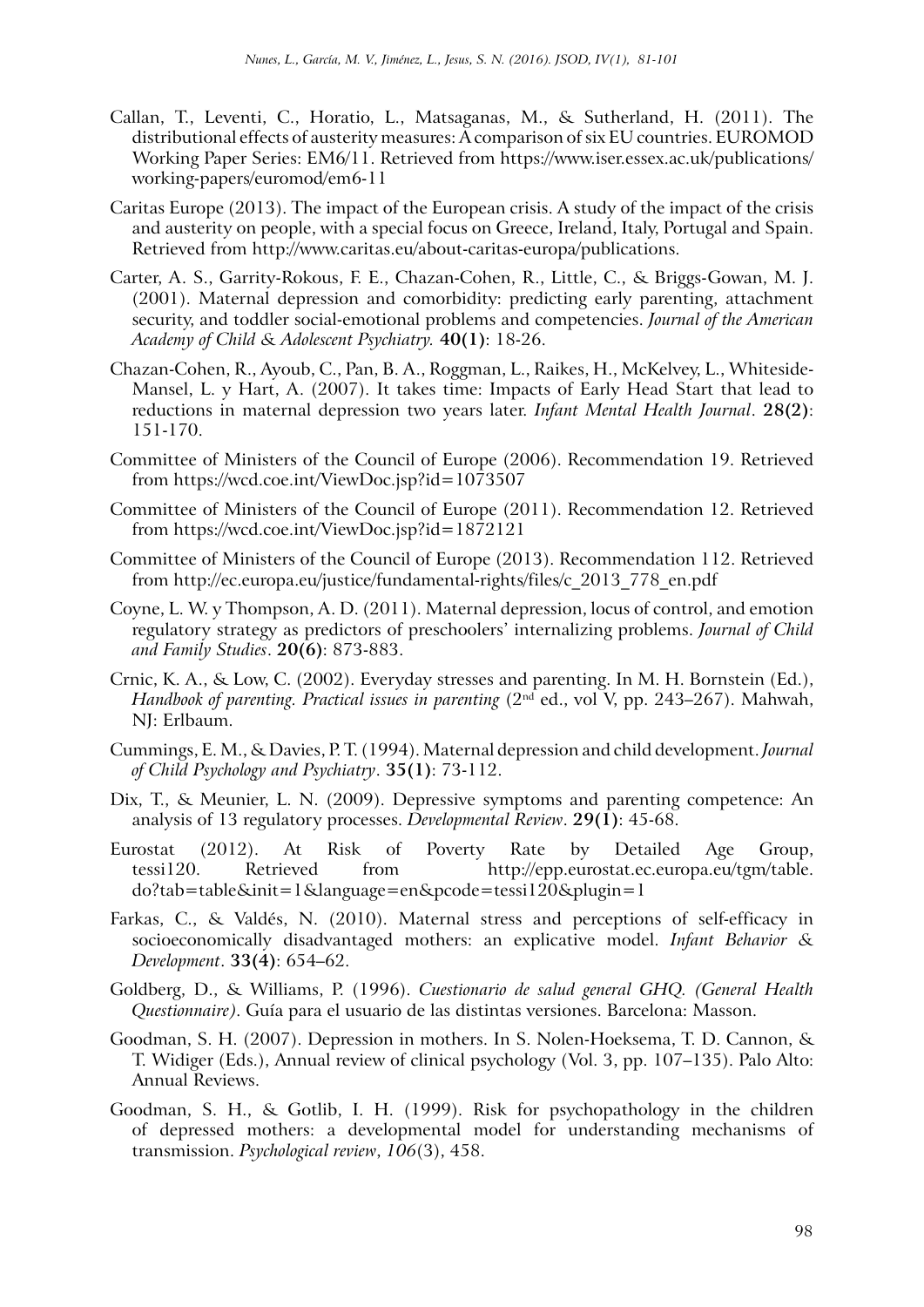- Goodman, S. H., Rouse, M. H., Connell, A. M., Broth, M. R., Hall, C. M., & Heyward, D. (2011). Maternal depression and child psychopathology: a meta-analytic review. *Clinical Child and Family Psychology Review*. **14(1)**: 1-27.
- Gradín, C., & Cantó, O. (2011). Why are child poverty rates so persistently high in Spain? *The Manchester School*. **80(1)**: 117-143.
- Gross, H. E., Shaw, D. S., & Moilanen, K. L. (2008). Reciprocal associations between boys' externalizing problems and mothers' depressive symptoms. *Journal of abnormal child psychology*. **36(5)**: 693-709.
- Gutman, L. M., Sameroff, A. J., & Cole, R. (2003). Academic growth curve trajectories from 1st grade to 12th grade: effects of multiple social risk factors and preschool child factors. *Developmental Psychology*. **39(4)**: 777-790.
- Haskett, M. E., Ahern, L. S., Ward, C. S., & Allaire, J. C. (2006). Factor structure and validity of the Parenting Stress Index-Short Form. *Journal of Clinical Child and Adolescent Psychology*. **35(2)**: 302-312. doi: 10.1207/s15374424jccp3502\_14
- Hidalgo, M. V., Menéndez, S., López-Verdugo, I., Sánchez, J., Lorence, B. & Jiménez, L. (2014). Programa de Formación y Apoyo Familiar. M.J. Rodrigo (Eds.), *Manual Práctico en Parentalidad Positiva*. Madrid: Síntesis.
- Hidalgo, M. V., Menéndez, S., Sánchez, J., López, I., Jiménez, L., & Lorence, B. (2005) *Inventario de Situaciones Estresantes y de Riesgo (ISER).* Unpublished document, University of Seville, Seville, Spain.
- Hidalgo, M. V., Menéndez, S., Sánchez, J., Lorence, B., & Jiménez, L. (2010). Intervention with at-risk families: Contributions from a psycho-educational perspective. *Psychology in Spain.* **14(1)**: 48-56.
- Hutchings, J., & Webster-Stratton, C. (2004). Community-based support for parents. In M. Hoghughi & N. Long (Eds.), *Handbook of parenting: Theory and research for practice* (pp. 334-351). London: Sage.
- Ingoldsby, E. M., Shaw, D. S., Winslow, E., Schonberg, M., Gilliom, M. & Criss, M. M. (2006). Neighborhood disadvantage, parent-child conflict, neighborhood peer relationships, and early antisocial behavior problem trajectories. *Journal of Abnormal Child Psychology*. **34(3)**: 303-319.
- Instituto Nacional de Estadística, INE (2014). Las formas de la convivencia. Retrieved from http://www.ine.es/ss/Satellite?L=es\_ES&c=INECifrasINE\_C&cid=1259944407896&p =1254735116567&pagename=ProductosYServicios%2FINECifrasINE\_C%2FPYSDet alleCifrasINE
- Instituto Nacional de Estatística, INE (2014). Famílias nos Censos 2011: Diversidade e Mudança. Lisboa: Imprensa de Ciências Sociais.
- Jiménez, L., Deković, M., & Hidalgo, V. (2009). Adjustment of school-aged children and adolescents growing up in at-risk families: Relationships between family variables and individual, relational and school adjustment. Children and Youth Services Review. 31(6): 654-661.
- Kessler, R. C., Davis, C. G., & Kendler, K. S. (1997). Childhood adversity and adult psychiatric disorder in the US National Comorbidity Survey.*Psychological medicine*, *27*(05), 1101-1119.
- Lei nº 147/99 de 1 de Setembro. Lei de protecção de crianças e jovens em perigo. Diário da República nº 204/99, I série A. Assembleia da República. Lisboa.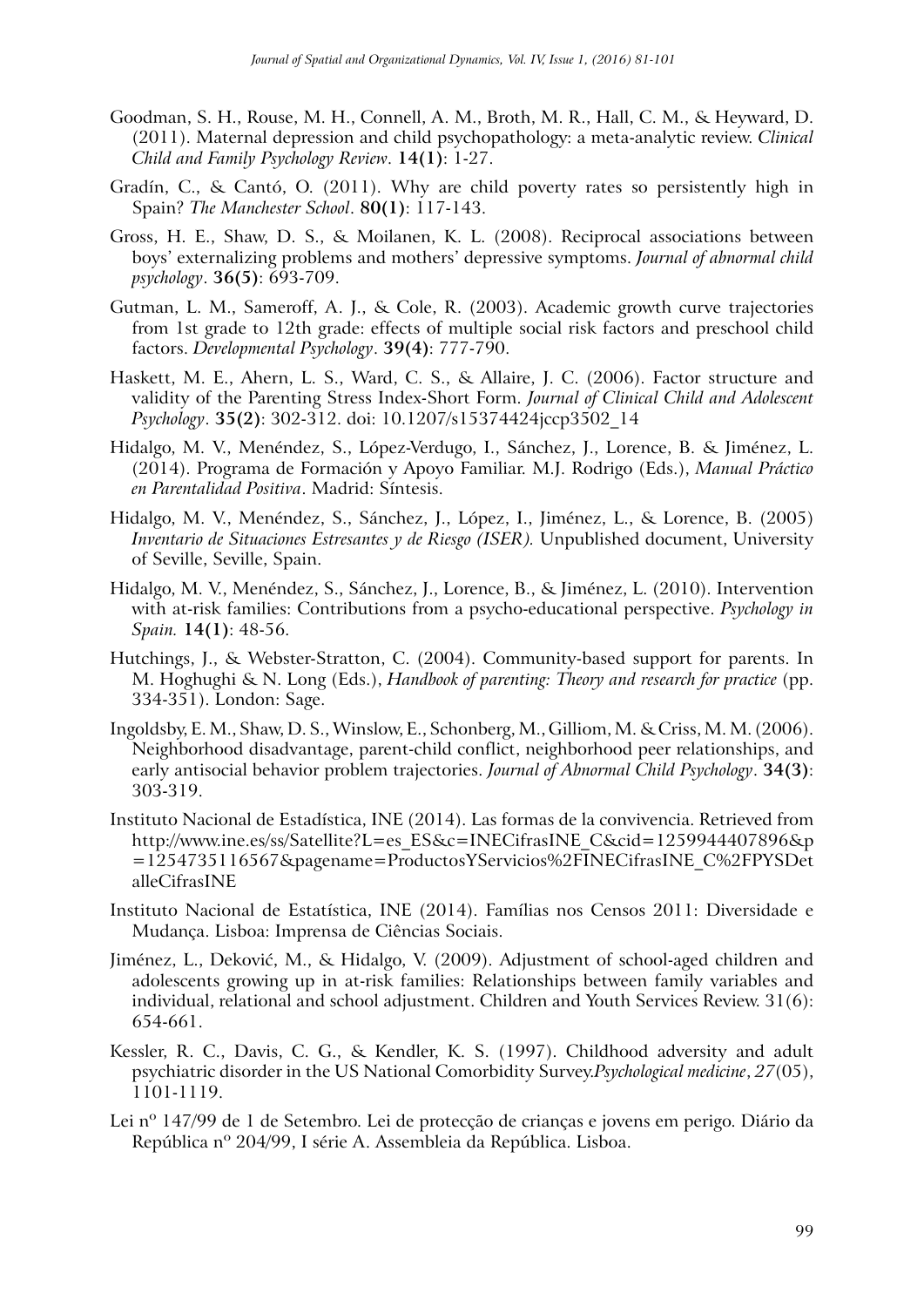- Magnuson, K. A., & Duncan, J. G. (2002). Parents in poverty. In M. H. Bornstein (Ed.), *Handbook of parenting*. *Social conditions and applied parenting* (2nd ed., vol IV, pp. 95-121). Mahwah, NJ: Erlbaum.
- Matos, A., & Sousa, L. (2004). How multiproblem families try to find support in social services. *Journal of Social Work Practice.* **18(1)**: 65-80.
- Matos, A., & Sousa, L. (2006). O apoio das instituções de proteccão social às famílias multiproblemáticas. *Revista de Psicologia Social e Institucional.* **3(1)**: 1-23.
- McLeod, J. D., & Kessler, R. (1990). Socioeconomic status differences in vulnerability to undesirable life events. *Journal of Health and Social Behavior.* **31(2)**: 162-172.
- McLoyd, V. C. (1998). Socioeconomic disadvantage and child development. *American Psychologist.* **53(2)**: 185-204.
- Menéndez, S., Hidalgo, V., Jiménez, L., Lorence, B., & Sánchez, J. (2010). Perfil psicosocial de familias en situación de riesgo. Un estudio de necesidades con usuarias de los Servicios Sociales Comunitarios por razones de preservación familiar. *Anales de Psicología.* **26(2)**: 378-389.
- Ministério da Justiça (1911). Lei de Proteção à Infância de 27 Maio de 1911.
- Murali, V., & Oyebode, F. (2004). Poverty, social inequality and mental health. *Advances in Psychiatric Treatment.* **10**: 216–224.
- National Research Council and Institute of Medicine. (2009). Depression in parents, parenting, and children: Opportunities to improve identification, treatment, and prevention. In M. J. England & L. J. Sim (Eds.), Committee on depression, parenting practices, and the healthy development of children. Washington, DC: The National Academies Press.
- Nunes, C. & Ayala-Nunes, L. (2015). Famílias em risco psicossocial: desafios para a avaliação e intervenção. *Revista de Psicologia da Criança e do Adolescente*. **6(1):** 95-107.
- Nunes, C., Jiménez, L., Menéndez, S., Ayala-Nunes, L., & Hidalgo, V. (2014). Psychometric properties of an adapted version of the Parental Sense of Competence (PSOC) scale for Portuguese at-risk parents. *Child & Family Social Work*. doi: 10.1111/cfs.12159
- Nunes, C., Lemos, I., Ayala-Nunes, L., & Costa, D. (2013). Acontecimentos de vida stressantes e apoio social em famílias em risco psicossocial. *Psicologia, Saúde & Doenças*. **14(2)**: 313-320.
- OCDE (2015). Family size and household composition. OECD Family Database. Retrieved from http://www.oecd.org/els/soc/SF1\_1\_Family\_size\_and\_composition.pdf
- Olías, L. (2014, September 7). El Estado deja a miles de niños sin la oportunidad de tener una familia. *El Diario.* Retrieved from http://www.eldiario.es/sociedad/Espana-lentaacabar-institucionalizacion-menores\_0\_299570411.html
- Palacios, J. (2010, November 3). Los niños invisibles. *El País*. Retrieved from http://elpais. com/diario/2010/11/03/opinion/1288738812\_850215.html
- Palacios, J., & Rodrigo, M. J. (1998). La familia como contexto y la familia en contexto. In M. J. Rodrigo & J. Palacios (Coords.), *Familia y desarrollo humano* (pp. 25-44). Madrid: Alianza Editorial.
- Pérez, J. (2014). *El estrés parental en familias en situación de riesgo psicosocial*. Unpublished doctoral thesis. University of Huelva, Huelva, Spain.
- Raikes, H. A., & Thompson, R. A. (2005) Efficacy and social support as predictors of parenting stress among families in poverty. *Infant Mental Health Journal*. **26(3)**: 177–190.